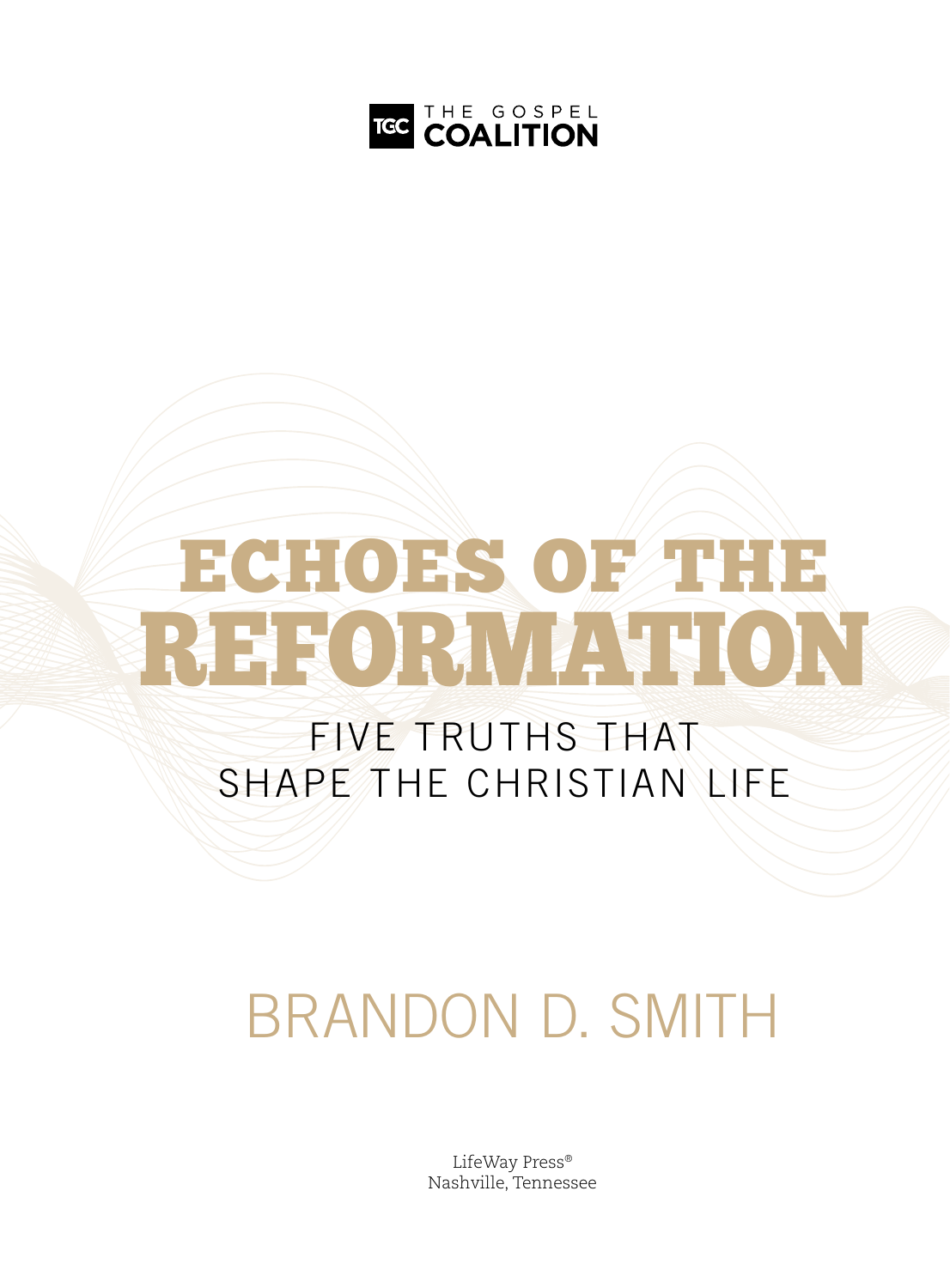Published by LifeWay Press® • © 2017 The Gospel Coalition

No part of this book may be reproduced or transmitted in any form or by any means, electronic or mechanical, including photocopying and recording, or by any information storage or retrieval system, except as may be expressly permitted in writing by the publisher. Requests for permission should be addressed in writing to LifeWay Press®; One LifeWay Plaza; Nashville, TN 37234-0152.

ISBN 978-1-4300-5532-7 • Item 006104398

Dewey decimal classification: 248.84 Subject headings: REFORMATION \ CHRISTIAN LIFE \ DISCIPLESHIP

Unless indicated otherwise, Scripture quotations are taken from The Holy Bible, English Standard Version® (ESV®), copyright © 2001 by Crossway, a publishing ministry of Good News Publishers. Used by permission. All rights reserved. Scripture quotations marked CSB® are taken from the Christian Standard Bible®, Copyright 2017 by Holman Bible Publishers. Used by permission.

To order additional copies of this resource, write to LifeWay Resources Customer Service; One LifeWay Plaza; Nashville, TN 37234-0113; fax 615.251.5933; call toll free 800.458.2772; order online at *lifeway.com;* email *orderentry@lifeway.com;* or visit the LifeWay Christian Store serving you.

*Printed in the United States of America*

Groups Ministry Publishing • LifeWay Resources • One LifeWay Plaza • Nashville, TN 37234-0152

# PRODUCTION TEAM======

**AUTHOR** BRANDON D. SMITH

**MANAGER** SHORT-TERM STUDIES BRIAN DANIEL

ART DIRECTOR JON RODDA

CONTENT EDITOR JOEL POLK

PRODUCTION EDITOR DAVID HANEY

DIRECTOR, GROUPS **MINISTRY** MICHAEL KELLEY

TGC EXECUTIVE DIRECTOR BEN PEAYS

TGC EDITORIAL DIRECTOR COLLIN HANSEN

VIDEO PRODUCER & DIRECTOR DAVID WATSON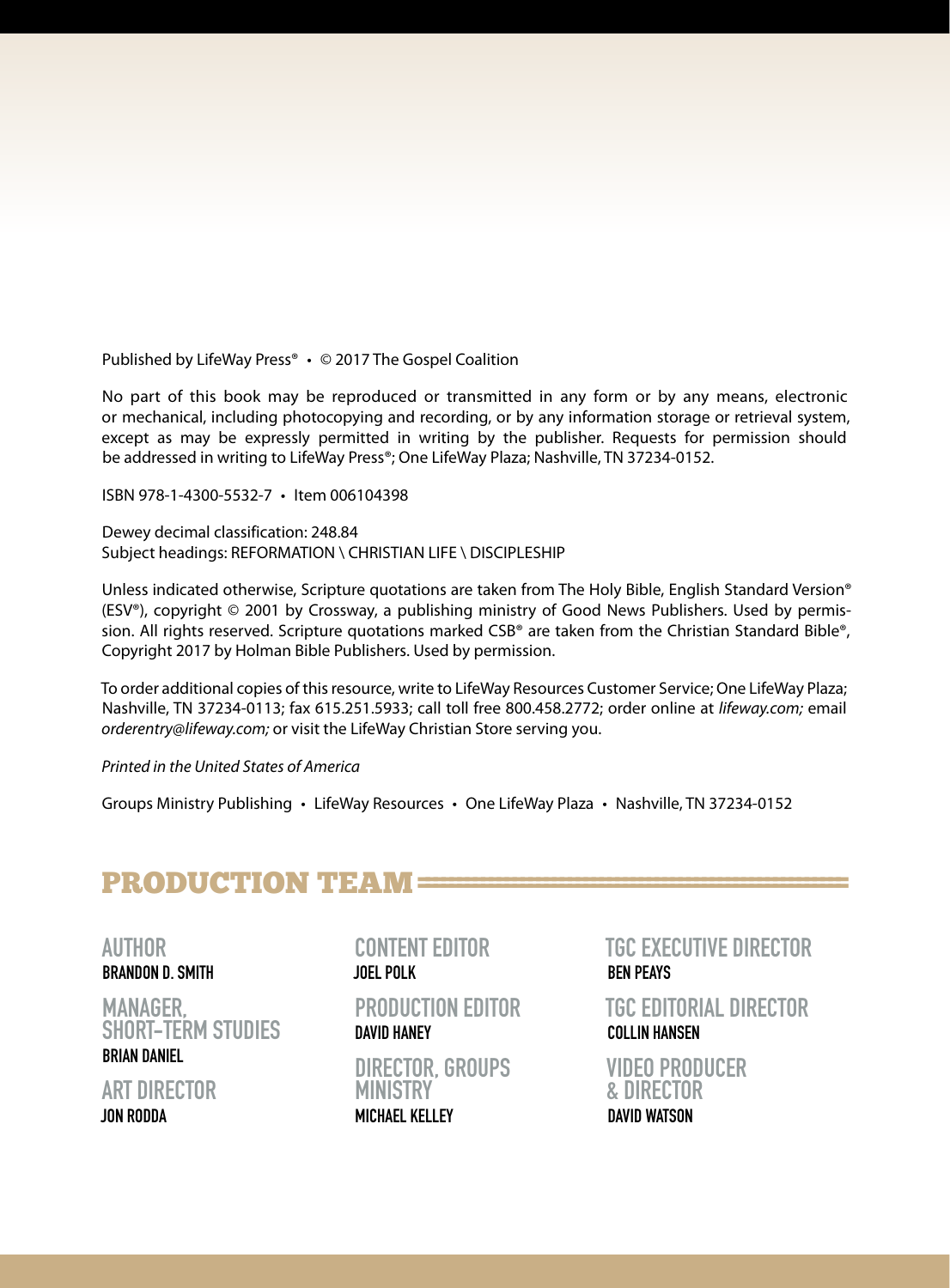# $\mathbf{CONTENTS} = \mathbf{CONTENTS}$

# SESSION 1 **WHY THE REFORMATION MATTERS** . . 10

SESSION 3 **GRACE ALONE** . . 54

|--|--|--|

SESSION 5 **CHRIST ALONE** . . 98

|--|--|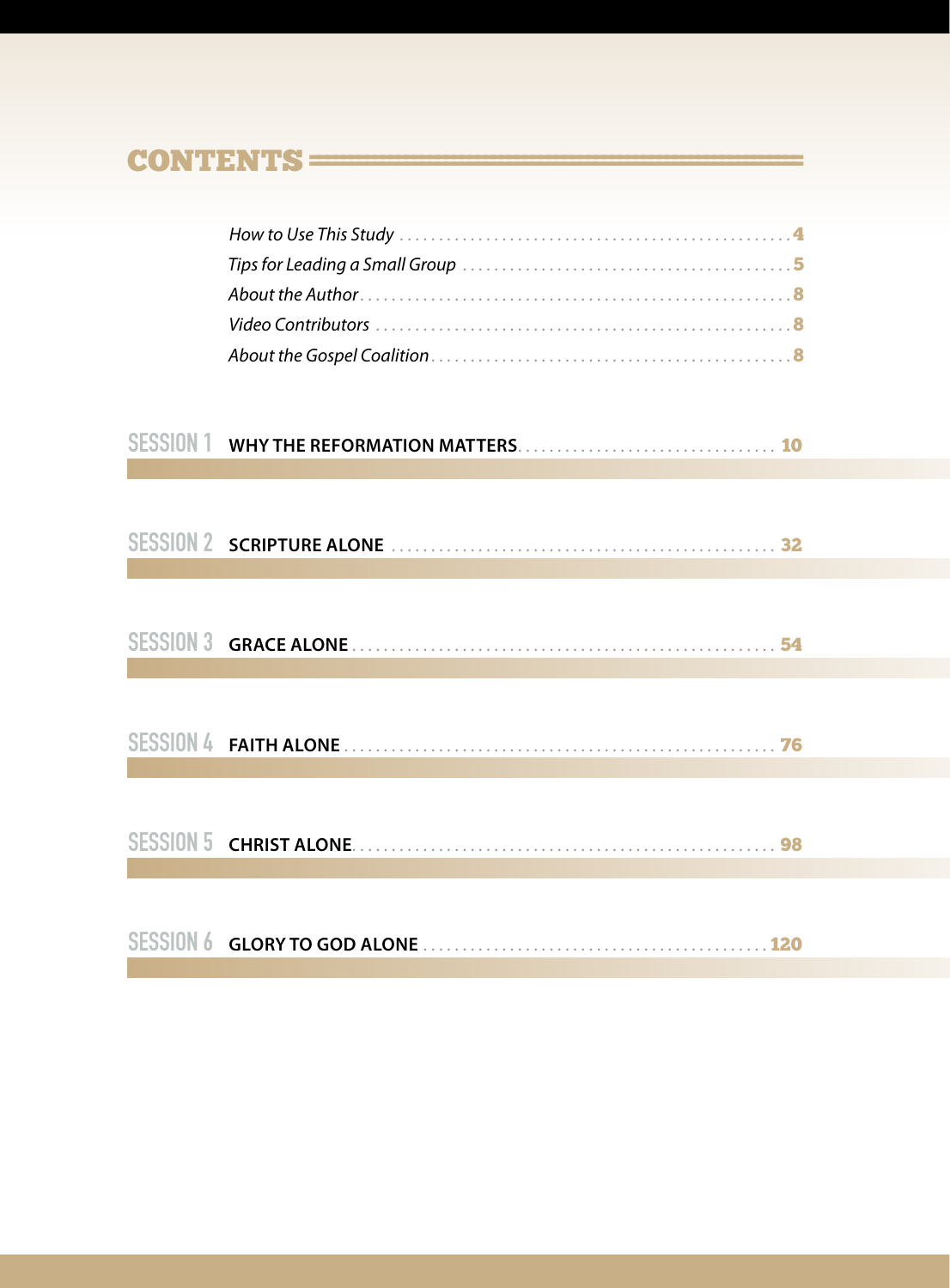# $HOW TO USE THIS STUDY =$

This Bible study provides a guided process for individuals and small groups to explore the five *alone* statements that came out of the Reformation and to discover the practical implications of those statements for believers today. This study is divided into the five *alone* statements, along with an introductory week that will provide a good foundation for understanding these Reformation tenets. Here are the topics you and your group will examine together:

- *1. WHY THE REFORMATION MATTERS*
- *2. SCRIPTURE ALONE*
- *3. GRACE ALONE*
- *4. FAITH ALONE*
- *5. CHRIST ALONE*
- *6. GLORY TO GOD ALONE*

One week of Bible study is devoted to each of these topics, and each week is divided into three sections of personal study:

#### *1. THE BIG IDEA*

- *2. DIGGING DEEPER*
- *3. GOSPEL APPLICATION*

In these sections you'll find biblical teaching and interactive questions that will help you understand and apply the teaching.

In addition to the personal study, six group sessions are provided that are designed to spark gospel conversations around brief video teachings. Each group session is divided into three sections:

- *1. START* focuses participants on the topic of the session's video teaching.
- *2. WATCH* provides key ideas presented in the video and space to take notes.
- *3. DISCUSS* guides the group to respond to and apply the video teaching.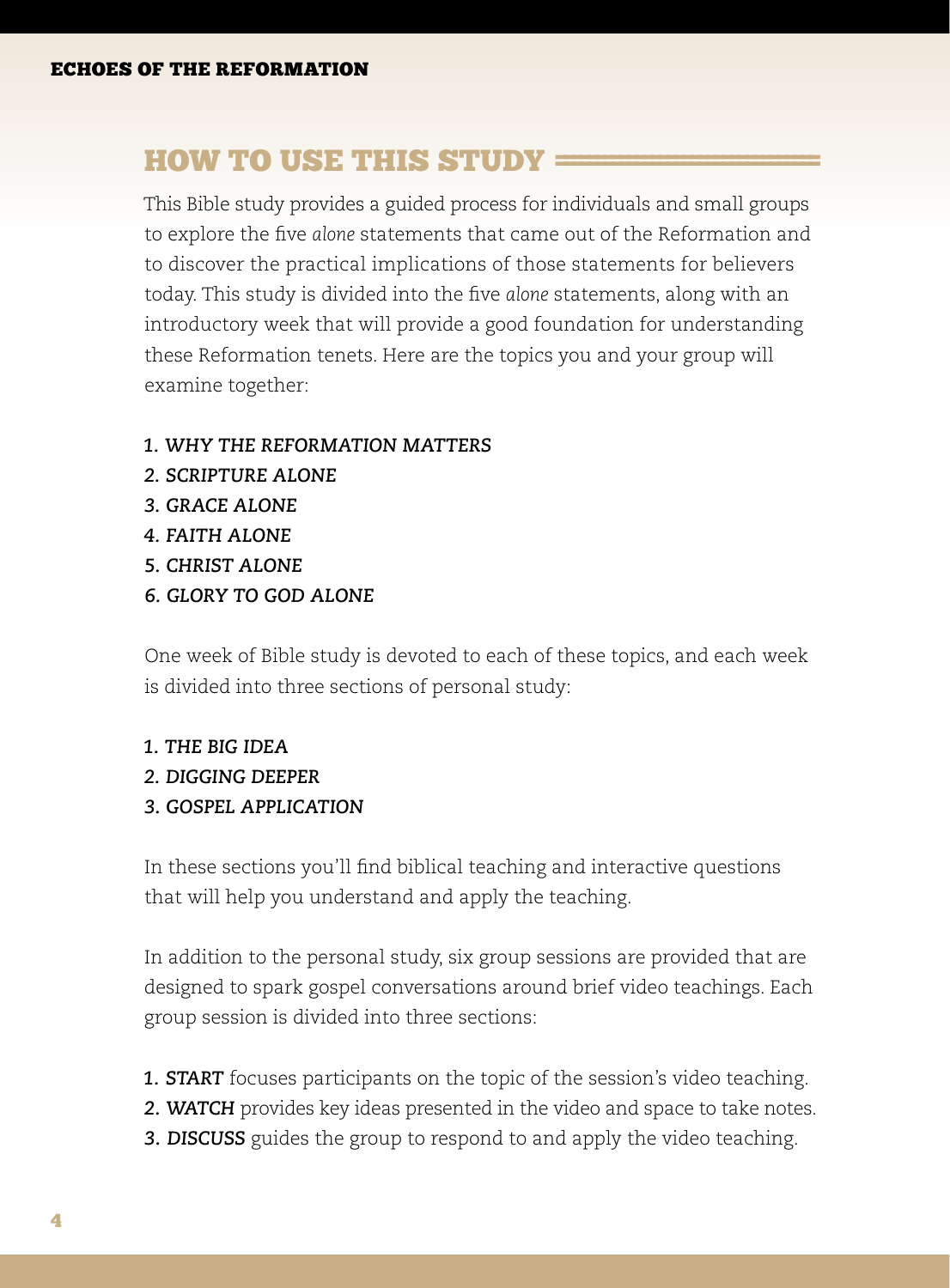# TIPS FOR LEADING A SMALL GROUP =======

# PRAYERFULLY PREPARE

Prepare for each group session with prayer. Ask the Holy Spirit to work through you and the group discussion as you point to Jesus each week through God's Word.

**REVIEW** the weekly material and group questions ahead of time.

**PRAY** for each person in the group.

# MINIMIZE DISTRACTIONS

Do everything in your ability to help people focus on what's most important: connecting with God, with the Bible, and with one another.

CREATE A COMFORTABLE ENVIRONMENT. If group members are uncomfortable, they'll be distracted and therefore not engaged in the group experience.

TAKE INTO CONSIDERATION seating, temperature, lighting, refreshments, surrounding noise, and general cleanliness.

At best, thoughtfulness and hospitality show guests and group members they're welcome and valued in whatever environment you choose to gather. At worst, people may never notice your effort, but they're also not distracted.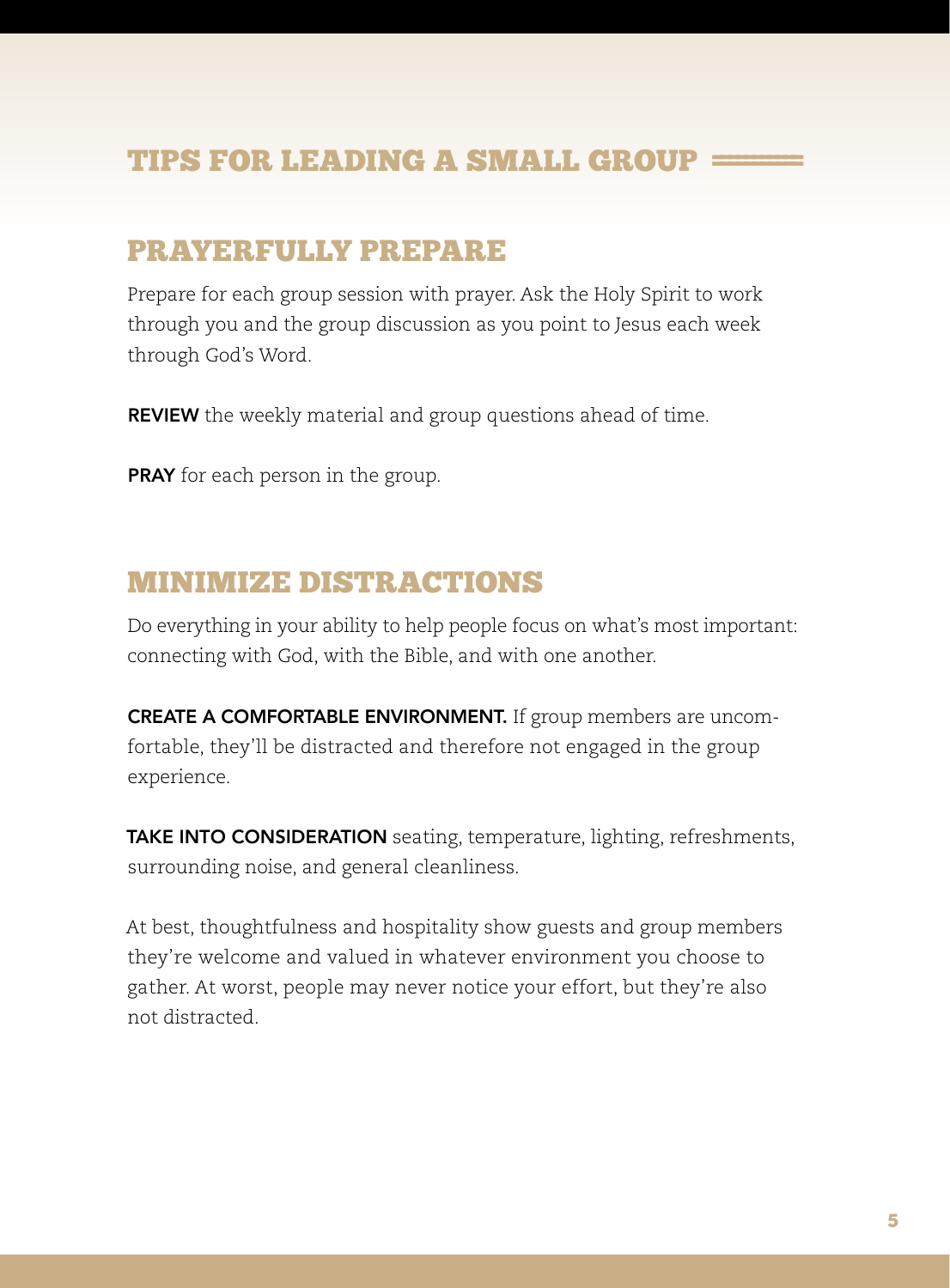# INCLUDE OTHERS

Your goal is to foster a community in which people are welcome just as they are but encouraged to grow spiritually. Always be aware of opportunities to include and invite.

INCLUDE anyone who visits the group.

INVITE new people to join your group.

# ENCOURAGE DISCUSSION

A good small-group experience has the following characteristics.

EVERYONE PARTICIPATES. Encourage everyone to ask questions, share responses, or read aloud.

NO ONE DOMINATES—NOT EVEN THE LEADER. Be sure your time speaking as a leader takes up less than half your time together as a group. Politely guide discussion if anyone dominates.

NOBODY IS RUSHED THROUGH QUESTIONS. Don't feel that a moment of silence is a bad thing. People often need time to think about their responses to questions they've just heard or to gain courage to share what God is stirring in their hearts.

INPUT IS AFFIRMED AND FOLLOWED UP. Make sure you point out something true or helpful in a response. Don't just move on. Build community with follow-up questions, asking how other people have experienced similar things or how a truth has shaped their understanding of God and the Scripture you're studying. People are less likely to speak up if they fear that you don't actually want to hear their answers or that you're looking for only a certain answer.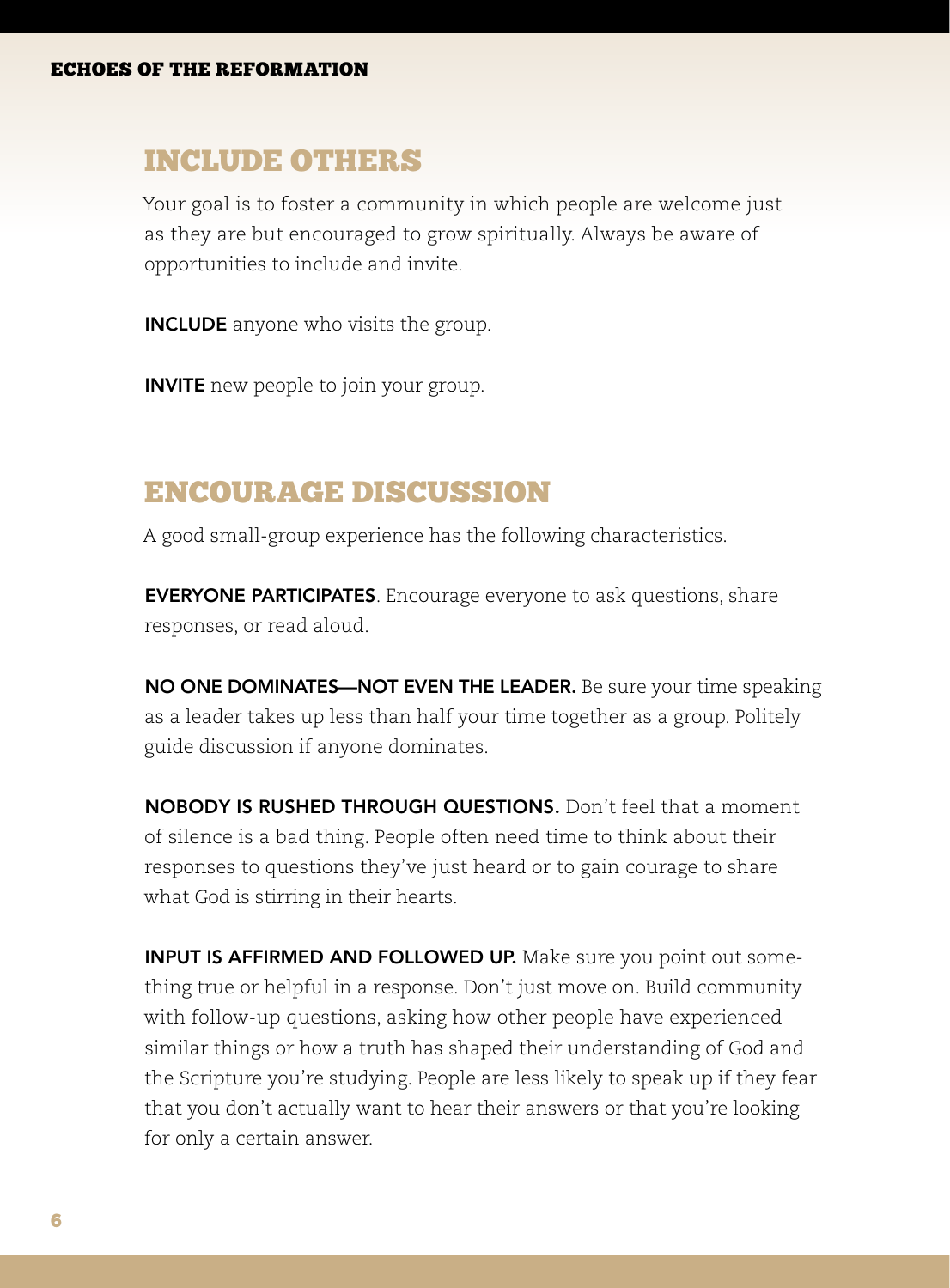GOD AND HIS WORD ARE CENTRAL. Opinions and experiences can be helpful, but God has given us the truth. Trust Scripture to be the authority and God's Spirit to work in people's lives. You can't change anyone, but God can. Continually point people to the Word and to active steps of faith.

# KEEP CONNECTING

Think of ways to connect with group members during the week. Participation during the group session is always improved when members spend time connecting with one another outside the group sessions. The more people are comfortable with and involved in one another's lives, the more they'll look forward to being together. When people move beyond being friendly to truly being friends who form a community, they come to each session eager to engage instead of merely attending.

ENCOURAGE GROUP MEMBERS with thoughts, commitments, or questions from the session by connecting through emails, texts, and social media.

**BUILD DEEPER FRIENDSHIPS** by planning or spontaneously inviting group members to join you outside your regularly scheduled group time for meals; fun activities; and projects around your home, church, or community.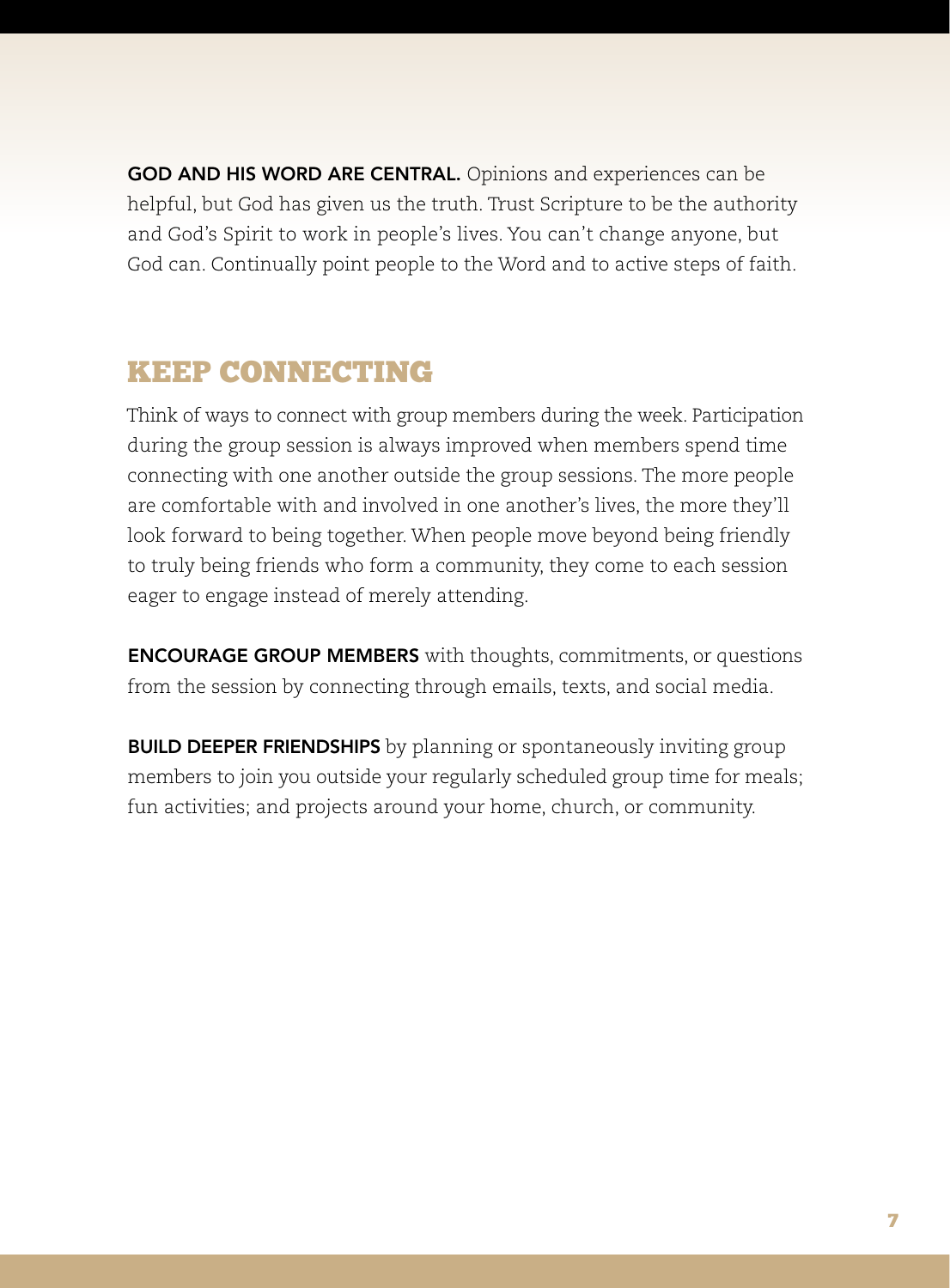# $ABOUT THE AUTHOR =$

*BRANDON D. SMITH* works with the Christian Standard Bible at LifeWay Christian Resources and teaches theology at various schools. The author of *Rooted: Theology for Growing Christians* and *They Spoke of Me: How Jesus Unlocks the Old Testament,* Brandon also cohosts the *Word Matters* podcast. He holds a BA in biblical studies from Dallas Baptist University and an MA in systematic and historical theology from Criswell College. He's pursuing a PhD in theology at Ridley College in Melbourne, Australia. Brandon lives near Nashville, Tennessee, with his wife, Christa, and their two daughters, Harper and Emma.

# VIDEO CONTRIBUTORS ====

*KEVIN DEYOUNG,* pastor, University Reformed Church; East Lansing, Michigan

*R. ALBERT MOHLER JR.,* president, The Southern Baptist Theological Seminary; Louisville, Kentucky

*TREVIN WAX,* Bible and reference publisher, LifeWay Christian Resources; Nashville, Tennessee

# ABOUT THE GOSPEL COALITION =

The Gospel Coalition is a fellowship of evangelical churches deeply committed to renewing our faith in the gospel of Christ and to reforming our ministry practices to conform fully to the Scriptures. We have become deeply concerned about some movements within traditional evangelicalism that seem to be diminishing the church's life and leading us away from our historical beliefs and practices. On the one hand, we're troubled by the idolatry of personal consumerism and the politicization of faith; on the other hand, we're distressed by the unchallenged acceptance of theological and moral relativism. These movements have led to the easy abandonment of both biblical truth and the transformed living mandated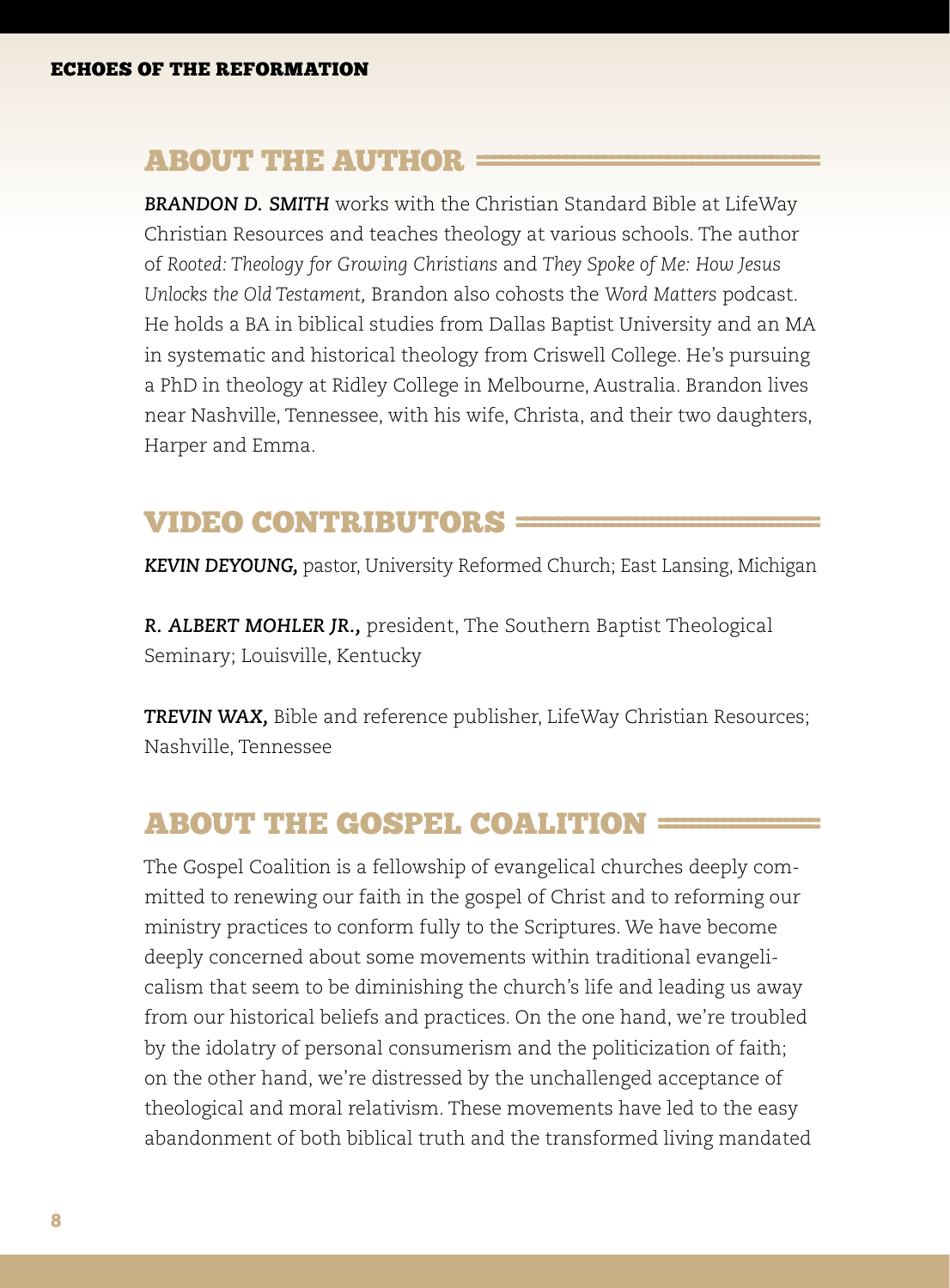by our historical faith. We not only hear of these influences but also see their effects. We've committed ourselves to invigorating churches with new hope and compelling joy, based on the promises received by grace alone through faith alone in Christ alone.

We believe that in many evangelical churches a deep and broad consensus exists about the truths of the gospel. Yet we often see the celebration of our union with Christ replaced by the age-old attractions of power and affluence or by monastic retreats into ritual, liturgy, and sacrament. Any replacement for the gospel will never promote a missionhearted faith anchored in enduring truth that works itself out in unashamed discipleship eager to stand the tests of Kingdom calling and sacrifice. We desire to advance along the King's highway, always aiming to provide gospel advocacy, encouragement, and education so that current and next-generation church leaders are better equipped to fuel their ministries with principles and practices that glorify the Savior and do good to those for whom He shed His life's blood.

We want to generate a unified effort among all peoples—an effort that's zealous to honor Christ and multiply His disciples, joining in a true coalition for Jesus. Such a biblically grounded and united mission is the only enduring future for the church. This reality compels us to stand with others who are stirred by the conviction that the mercy of God in Jesus Christ is our only hope of eternal salvation. We desire to champion this gospel with clarity, compassion, courage, and joy, gladly linking hearts with fellow believers across denominational, ethnic, and class lines.

Our desire is to serve the church we love by inviting all our brothers and sisters to join us in an effort to renew the contemporary church in the ancient gospel of Christ so that we truly speak and live for Him in a way that clearly communicates to our age. As pastors, we intend to do this in our churches through the usual means of His grace: prayer, ministry of the Word, baptism and the Lord's Supper, and the fellowship of the saints. We yearn to work with all who seek the lordship of Christ over the whole of life with unabashed hope in the power of the Holy Spirit to transform individuals, communities, and cultures.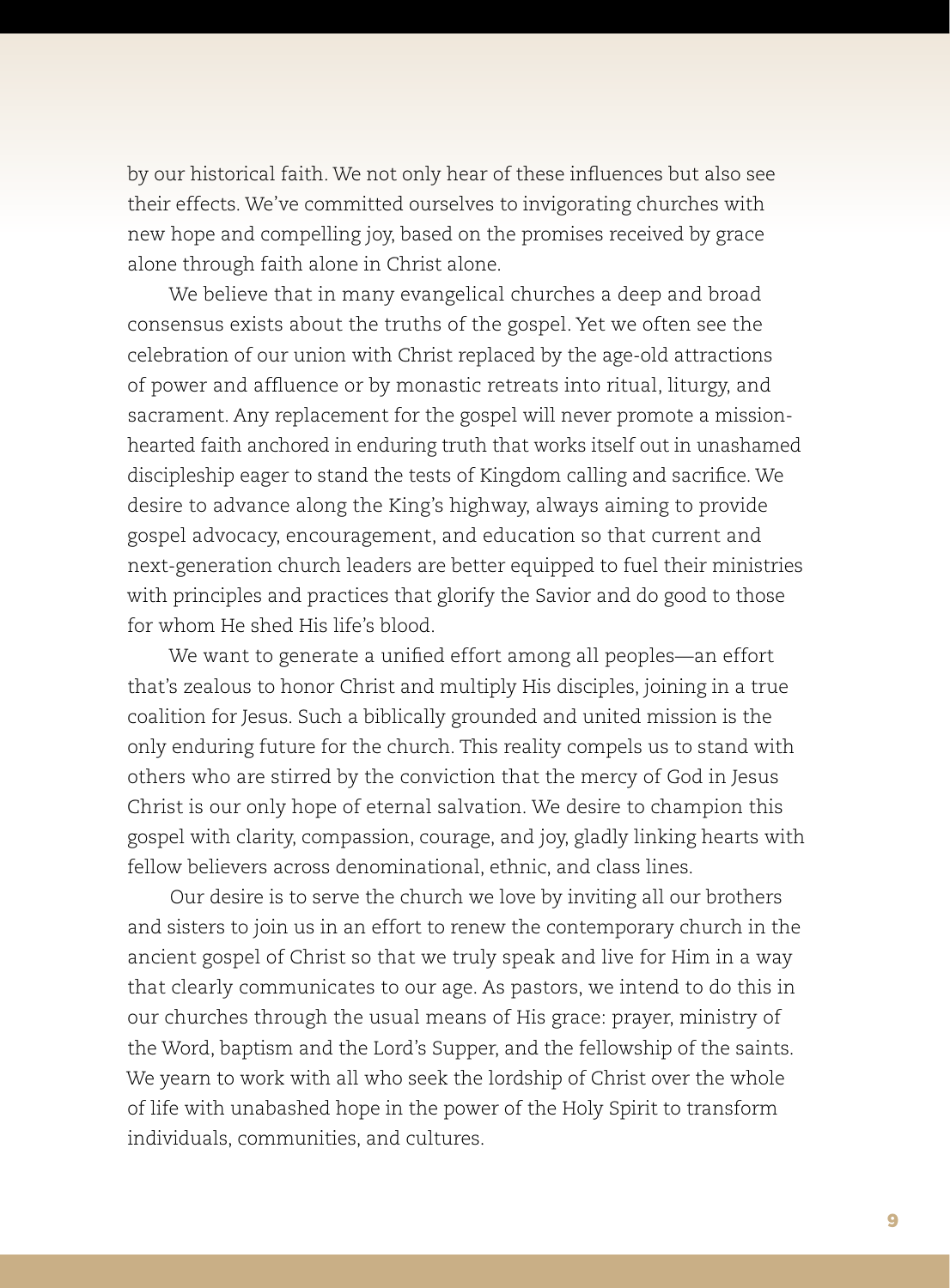# WHY THEIR REFORMATION **MATTERS**

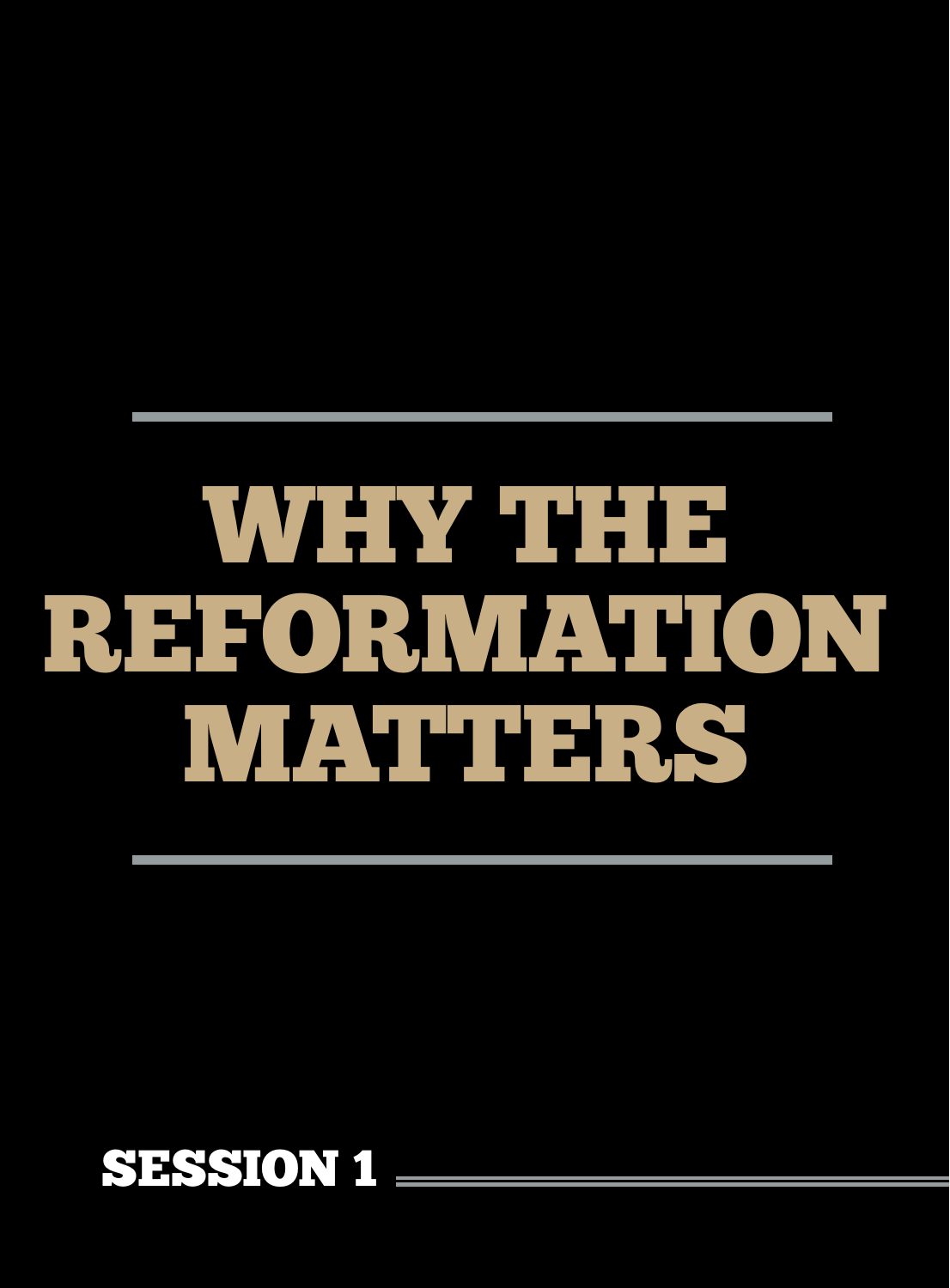# START =

**Welcome to group session 1 of** *Echoes of the Reformation.* **Open the group session by asking participants to introduce themselves with quick answers to the following questions.** 

**What's your name, and what's one thing you're looking forward to this week?**

**Would you describe yourself as a type A personality (organized, proactive) or a type B personality (easygoing, a dreamer)? Why?**

# **How does your personality type affect your daily life positively and negatively?**

Most people fall into one of these two camps. If you're type A, you probably enjoy following a Bible-reading plan or a list of practical steps laid out in your pastor's sermon. If you're type B, you probably have a hard time following a strict Bible-reading plan or to-do list. Instead, you enjoy praying and reading more spontaneously. If we're honest, each personality type thinks the other can be a little crazy.

The truth is, following Jesus is a struggle for all of us. Sometimes we're so caught up in following a step-by-step rule book that we forget to sit back and enjoy the goodness of the gospel. Others of us can be too undisciplined, forgetting that following God requires intentional effort. No matter where you are on this scale, the message of the Reformation is that the gospel brings you back to center, where your life is defined only by the truth of Scripture. You're not your personality type.

**Read together as a group Galatians 2:20. Then watch video session 1.**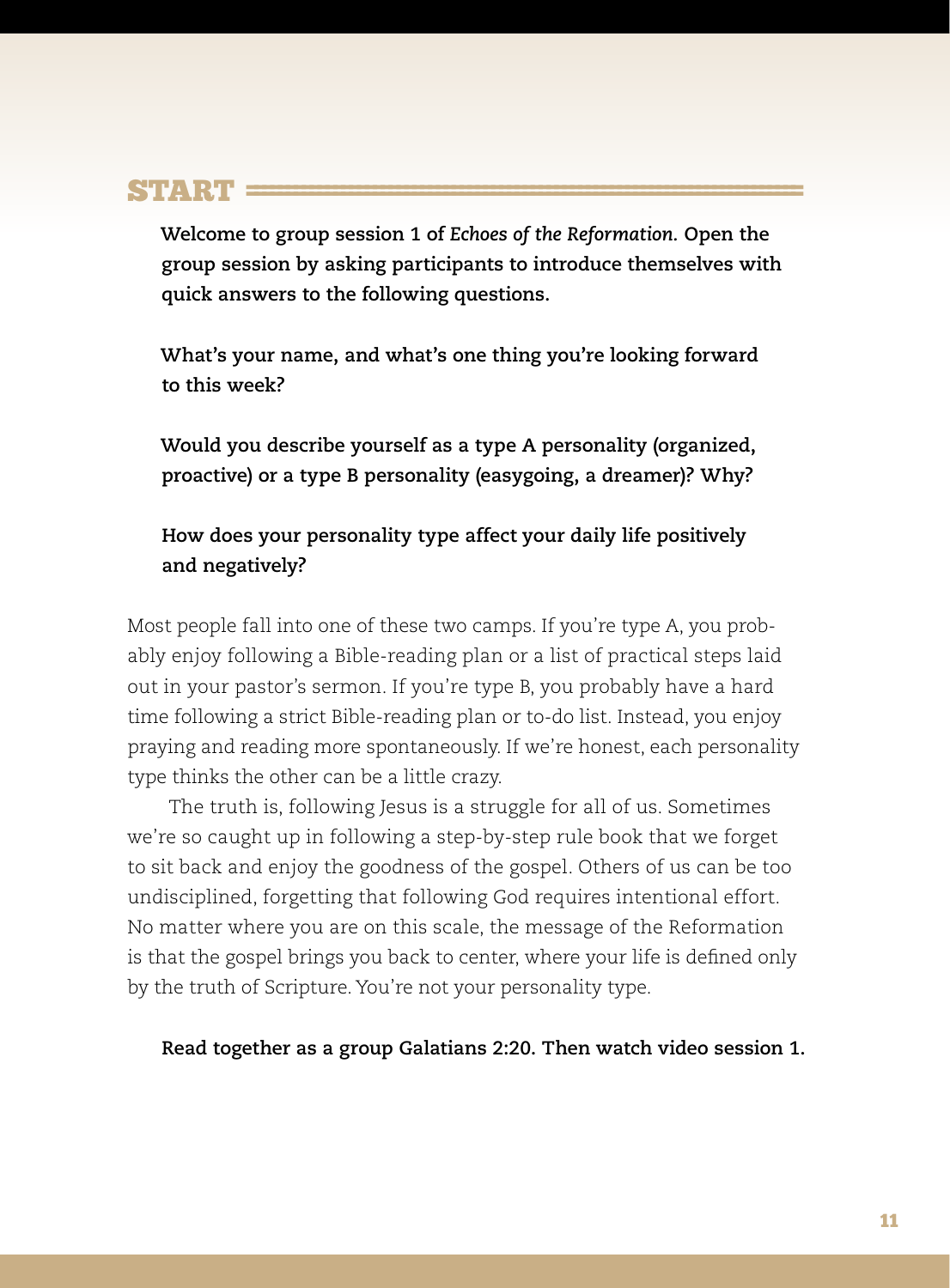# $$

# WHY CONSIDER THE CORE TRUTHS OF THE REFORMATION?

- 1. It's our history.
- 2. It's God's truth.

Luther's great joy was in having other people hear the gospel and find their joy in Christ.

Instead of being self-directed, repentance is Christ-directed.

# FIVE SOLAS

- 1. Scripture alone
- 2. Grace alone
- 3. Faith alone
- 4. Christ alone
- 5. Glory to God alone

The word *alone* is important because we are still prone to the same errors.

These foundational truths are meant to bear the fruit of joy in our lives.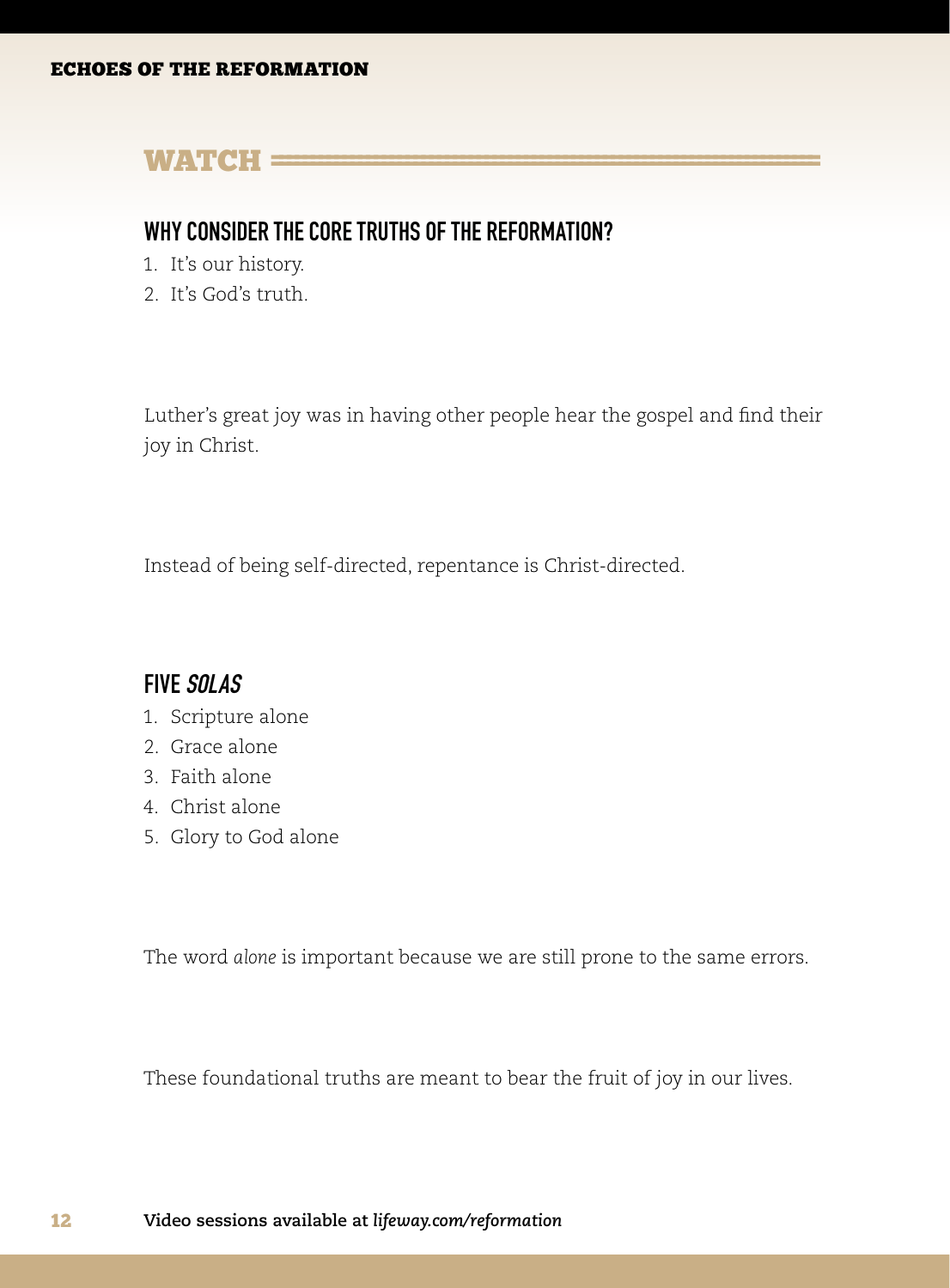# DISCUSS :

On the video Albert Mohler, Kevin DeYoung, and Trevin Wax discussed the Reformation's impact on Christians today.

#### **Why do you think the Reformation is still important today?**

#### **How did the video discussion challenge your view of church history?**

Christians in Martin Luther's day didn't have immediate access to Scripture. Their only exposure to Scripture came through the Roman Catholic Church and its leaders. In other words, people couldn't read God's truth for themselves.

#### **Why is it important for believers to read Scripture for ourselves?**

## **Why is it important for believers to focus on the** *alone* **aspect of the core truths of the Reformation?**

The Roman Catholic Church taught that people could find grace in the Church's sacraments and in human works. However, Luther emphasized the necessity of personal repentance and looking to the cross for salvation.

# **In what ways do you struggle with repentance? Why do you struggle this way?**

**Close in prayer, thanking God for inviting us to participate in the long history of His redemption of all things.** 

**Complete the following three personal-study sections before the next group session. One section will focus on the big idea, the next section will dig a little deeper, and the final section will focus on gospel application.**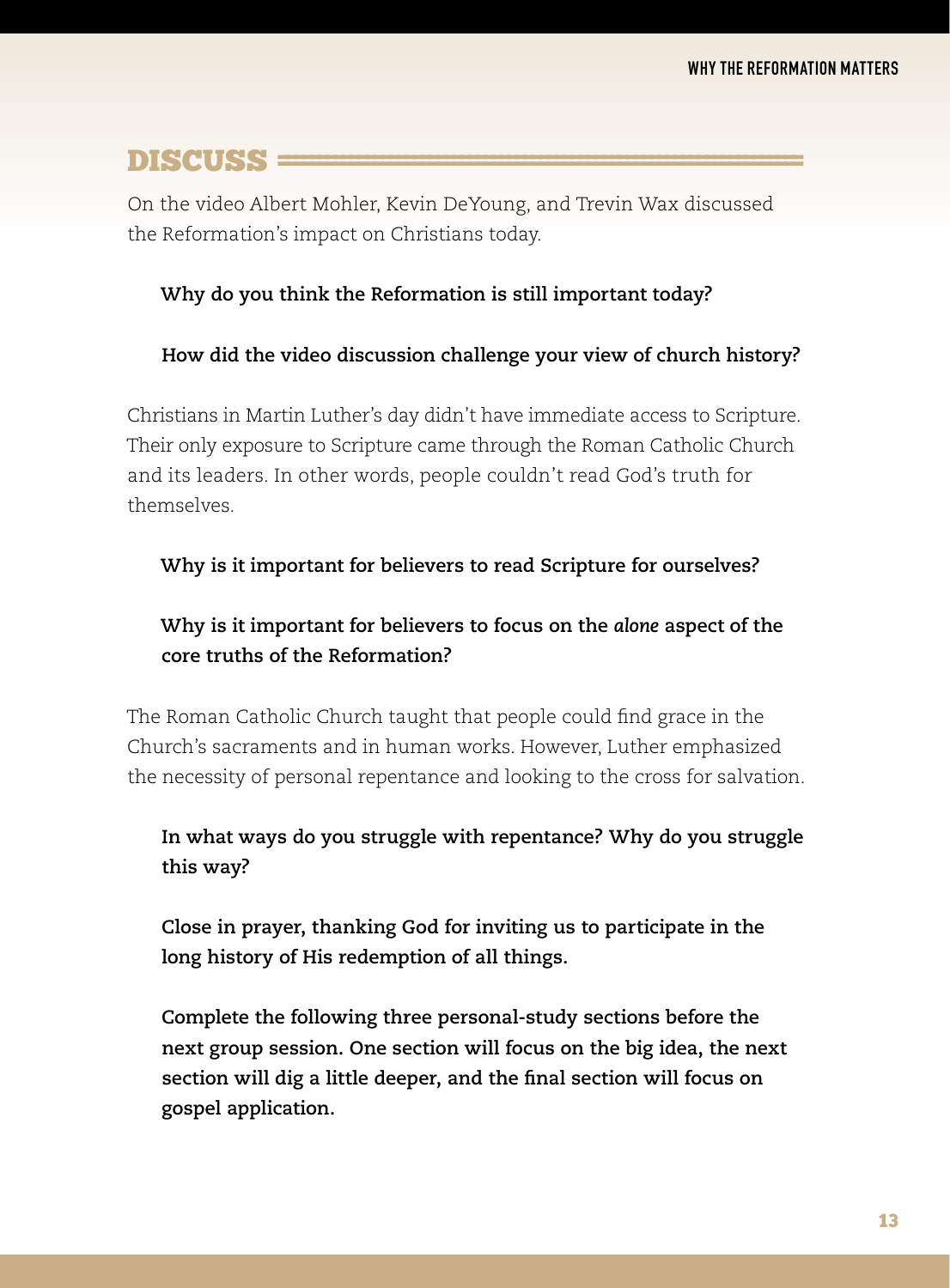# THE BIG IDEA

*The time for silence is past, and the time to speak has come.1* MARTIN LUTHER

The young, newly ordained Roman Catholic priest stood in front of the church to officiate his first mass. Priests were expected to have clean hearts before officiating. No sin unconfessed. No heart of stone unturned.

But as Martin Luther began to recite the introductory portion of the mass, with the bread and the wine on the altar in front of him, he almost passed out. "I was utterly stupefied and terror-stricken. … Who am I, that I should lift up mine eyes or raise my hands to the divine Majesty?"2

Luther's fear wasn't misplaced. He knew he was a sinner, and he knew he couldn't live up to the cleanliness required of a Catholic priest. Who could? And two other events in his life didn't help either. First, when he had decided to become a priest rather than a lawyer, his father was furious. Luther wouldn't see him again until his ordination day—the day he officiated his first mass. His dad, who finally showed an ounce of support for his new path in life, was sitting in the crowd. No pressure!

Second, Luther had experienced a close encounter with death just a few years earlier. He had been torn between what his parents wanted, what he wanted, and where God's will entered that equation. While heading back to the university after visiting his parents, Luther was nearly struck by lightning. To him this was no accident; he believed it was God's judgment.3 Luther had been running away from ministry, and God wanted to get his attention. Luther cried out in panic, vowing to become a priest if God spared his life. So he went headfirst into ministry, but he was always haunted by his sinfulness and unworthiness.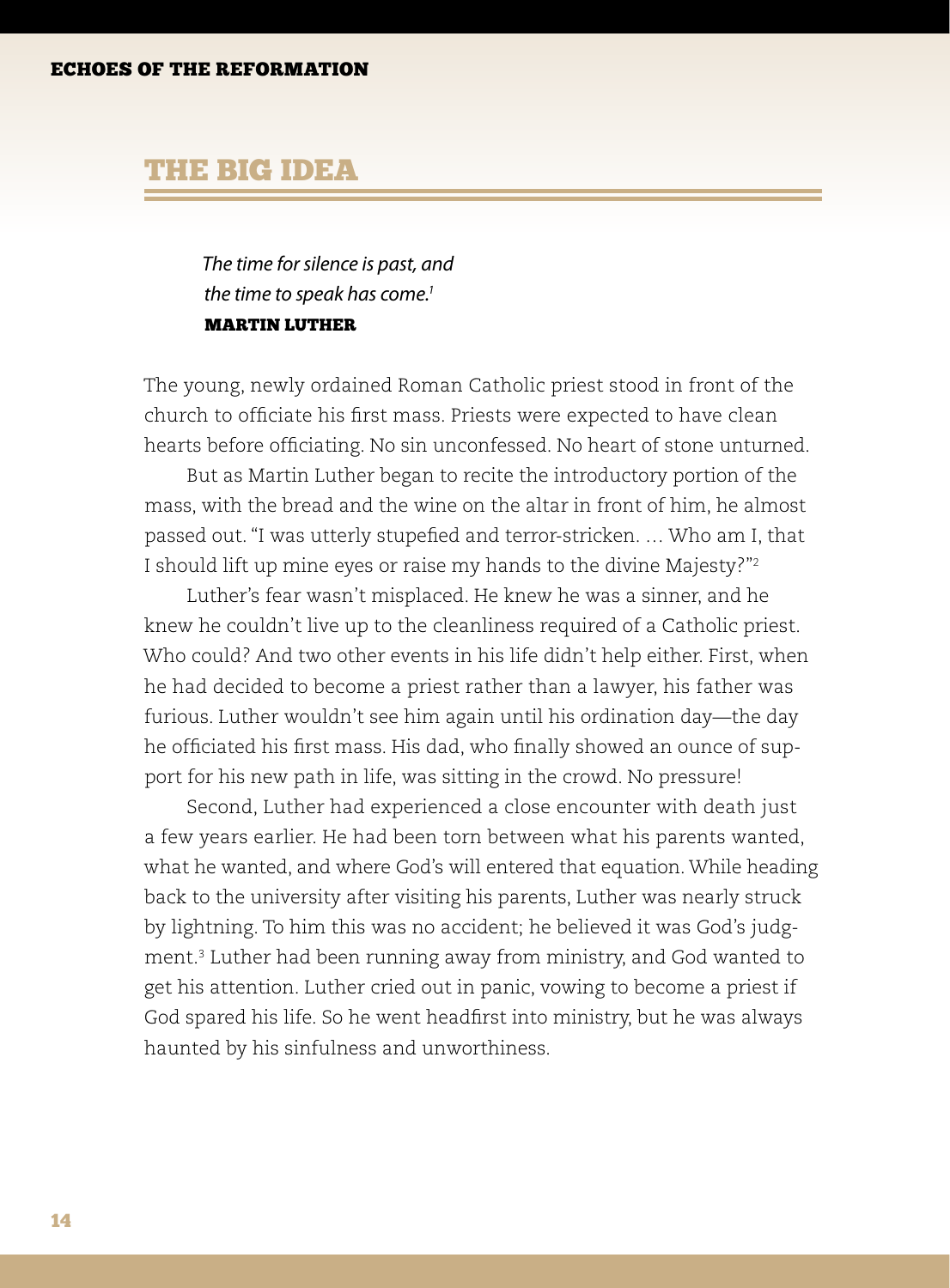**Read Proverbs 3:5-6. Have you ever experienced a moment when you weren't sure whether God approved of your decision? How did you respond?**

**As you look back on that moment, in what ways was God faithful, even in your uncertainty?**

# THE ACCIDENTAL REFORMATION?

On October 31, 1517—a decade after his ordination as a priest—Luther nailed his now famous 95 Theses to the door of the All Saints' Church in Wittenberg, Germany. Of all these 95 affirmations and concerns, the main point was simple: you can't buy God's grace, and you can't override the authority of the Bible. The Roman Catholic Church had missed these truths, and that was a dangerous place to be.

The Church had begun selling indulgences, certificates from the Church guaranteed to reduce the punishment of sins. As Luther saw it, money was also corrupting everyone in power. On top of that, the Church taught that the pope could receive direct revelation from God—that he had the same authority as the Bible itself. These problems and more pushed Luther to the edge. Like any good leader, he took action. Like any good pastor, he cared for his people. He stepped out when no one else would.

It's important to understand that Luther wanted to reform the Church, but he didn't want to spark a divisive reformation. He wasn't trying to start a new denomination. He was just trying to be faithful to God's Word. As he once said, "I ask that men make no reference to my name; let them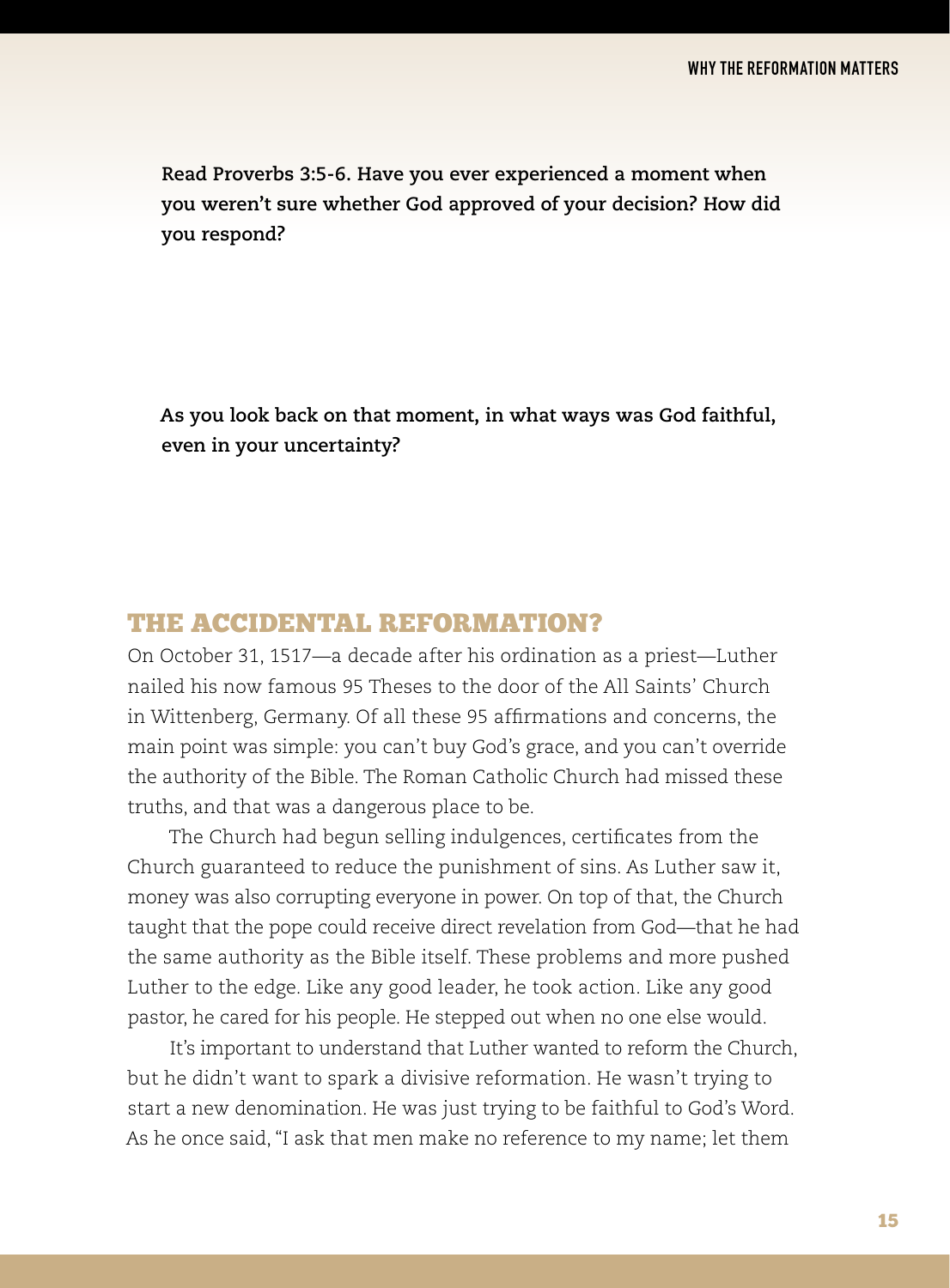call themselves Christians, not Lutherans."4 But his convictions were strong, and his concerns were legitimate. The gospel compelled him to ignore the dangers associated with stepping out in faith, even when the road wasn't going to be easy. Proclaiming the truth meant more to him than the backlash he would receive for defending it.

#### **If you had been in Luther's situation, how would you have handled it?**

**Read 1 Peter 3:13-17. Mark a point on the scale to indicate your readiness to defend your faith.** 



**How does the gospel free you from fear?**

Luther wasn't spreading his theses around in little gospel tracts. He wasn't shouting his complaints from rooftops or using some sort of medieval Facebook to tell his friends how angry he was. By nailing his letter to the church's door, he was actually inviting debate in a way common for his time.5 He wanted to discuss the truths of the Bible with others. He wanted truth to reign. If they were right, Luther thought, they would demonstrate it by proving him wrong.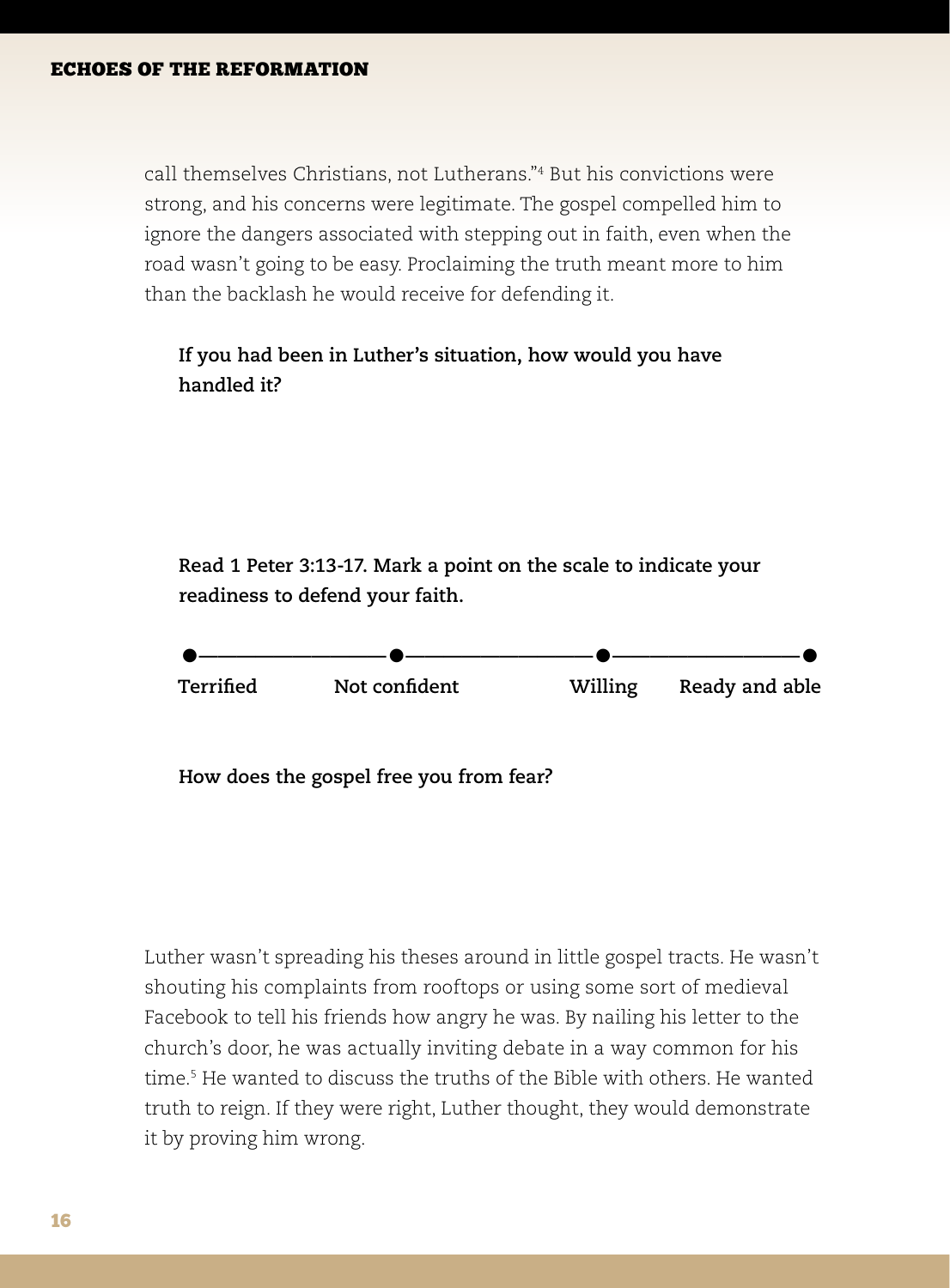But Luther was a bold personality. Don't let his trembling first-mass incident fool you. He was a brilliant theologian and philosopher with a witty and pointed sense of humor. By 1518 his controversial writings began to pick up steam. His issues with the Church's teaching were gaining popularity. He was beginning to transform from frustrated priest to budding revolutionary. And the Church wasn't happy about it.6

Luther appeared on trial in 1521 at the Diet of Worms. This had nothing to do with eating worms, by the way. Worms was a town in Germany, and a diet was an assembly held by the leaders of the Holy Roman Empire. At Worms Luther was asked to defend himself. His response summed up the spirit of the Reformation:

*I am bound by the Scriptures I have quoted and my conscience is captive to the Word of God. I cannot and I will not recant anything, since it is neither safe nor right to go against conscience.7*

Luther was never formally punished for his battles against the Church because he fled Wittenberg. While in hiding, he most notably translated the entire New Testament into German. In 1521 the Diet of Worms reached a decision declaring that Luther was a heretic and that no one should follow his teachings. Unfortunately for the Church—but fortunately for us—his influence couldn't be suppressed. The Reformation had begun.

#### THE AFTERMATH OF THE REFORMATION

From 1521 to 1522, while Luther was in hiding, he began writing letters to people back home, and they wrote back telling him stories of freedom. Monks were marrying nuns, monks were filling in their bald spots with hair, and people in the churches began taking communion themselves.

While these actions may seem normal to us, they were madness to the Roman Catholic Church. Luther celebrated these freedoms but warned against letting this liberty become more about clothes, diet, and haircuts than about worshiping God.8 Luther wanted people to have freedom to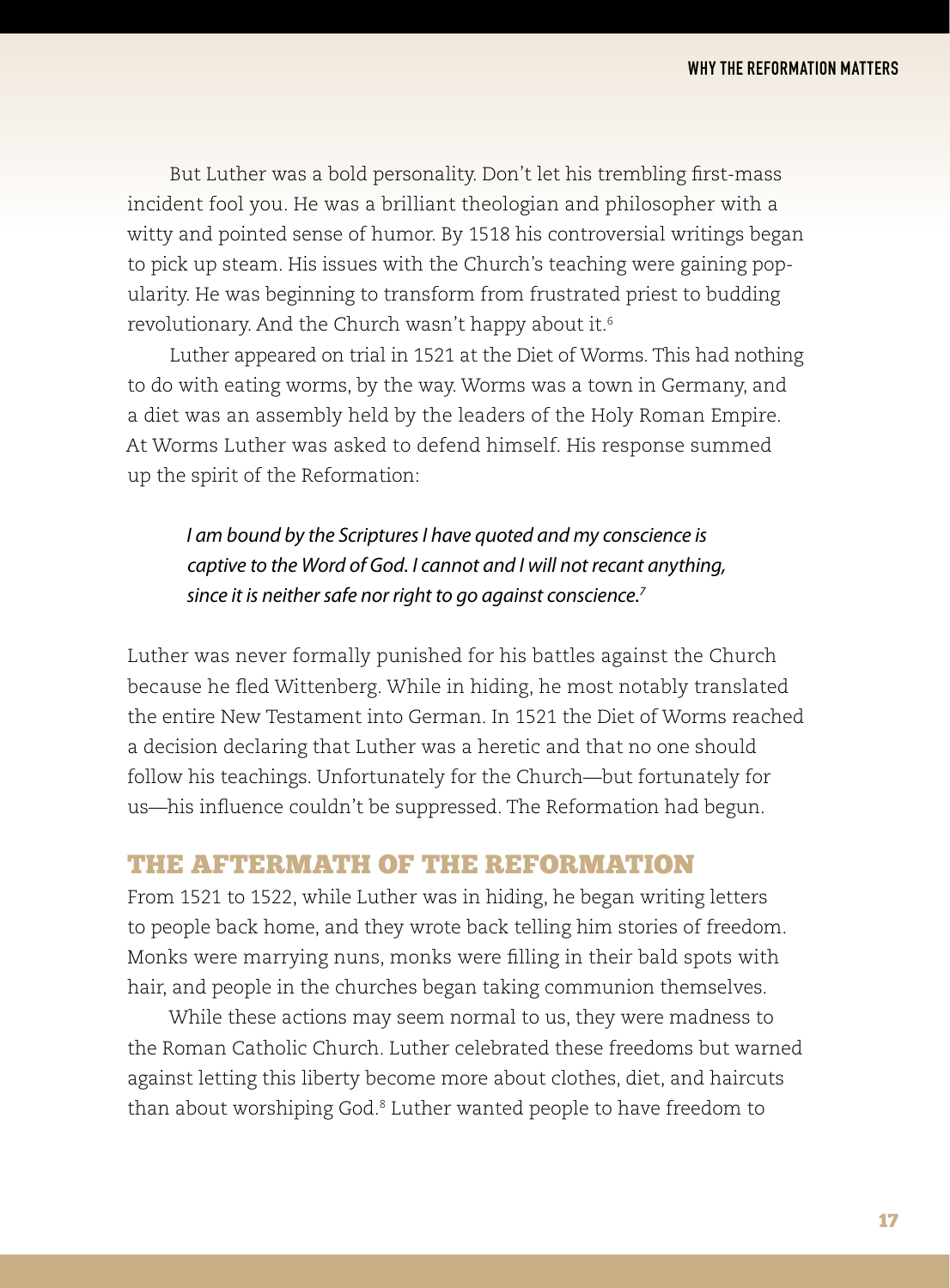worship God as He's revealed in Scripture and to understand salvation through Christ alone. Nothing more, nothing less.

Luther returned from hiding in late 1521 to find fellow Reformers pillaging Catholic parishes and vandalizing icons to Mary, carrying knives while they did it. Luther quickly reminded his followers that he didn't seek to create a violent insurgence. "Preach, pray, but do not fight,"9 he warned. He saw his work as faithfulness to Scripture, not a war on the Roman Catholic Church. He didn't set out to destroy; he set out to reform. God's people aren't to treat their freedom like a badge of honor; rather, they're to obey God's freeing Word. Luther returned to Wittenberg to convince believers of just that. He wanted them to find their identity in nothing but Christ alone.

### **What freedoms in your life interrupt instead of enhance your worship of God?**

#### REFORMING OUR HEARTS

Even Christians are prone to wrap up our identities in things other than Jesus Christ. For Luther, it was first his father's approval. He wanted to be a priest, but his father wanted him to be a lawyer. This was the greatest identity crisis of Luther's life, and it nearly wrecked him.

But then Luther had another identity crisis—one all Christians can relate to. He knew God had called him to be a priest, and he embraced that calling. But beyond his priestly robe, Luther was a sinner in need of grace. His sin tortured his soul much more than a bad sermon ever could have. And when he went to the pages of Scripture, he realized that he couldn't buy God's grace. God's grace was a free gift.

I identify myself as a husband, a dad, and a writer. All of these roles are truly parts of who I am, and I love being all of them. But those identities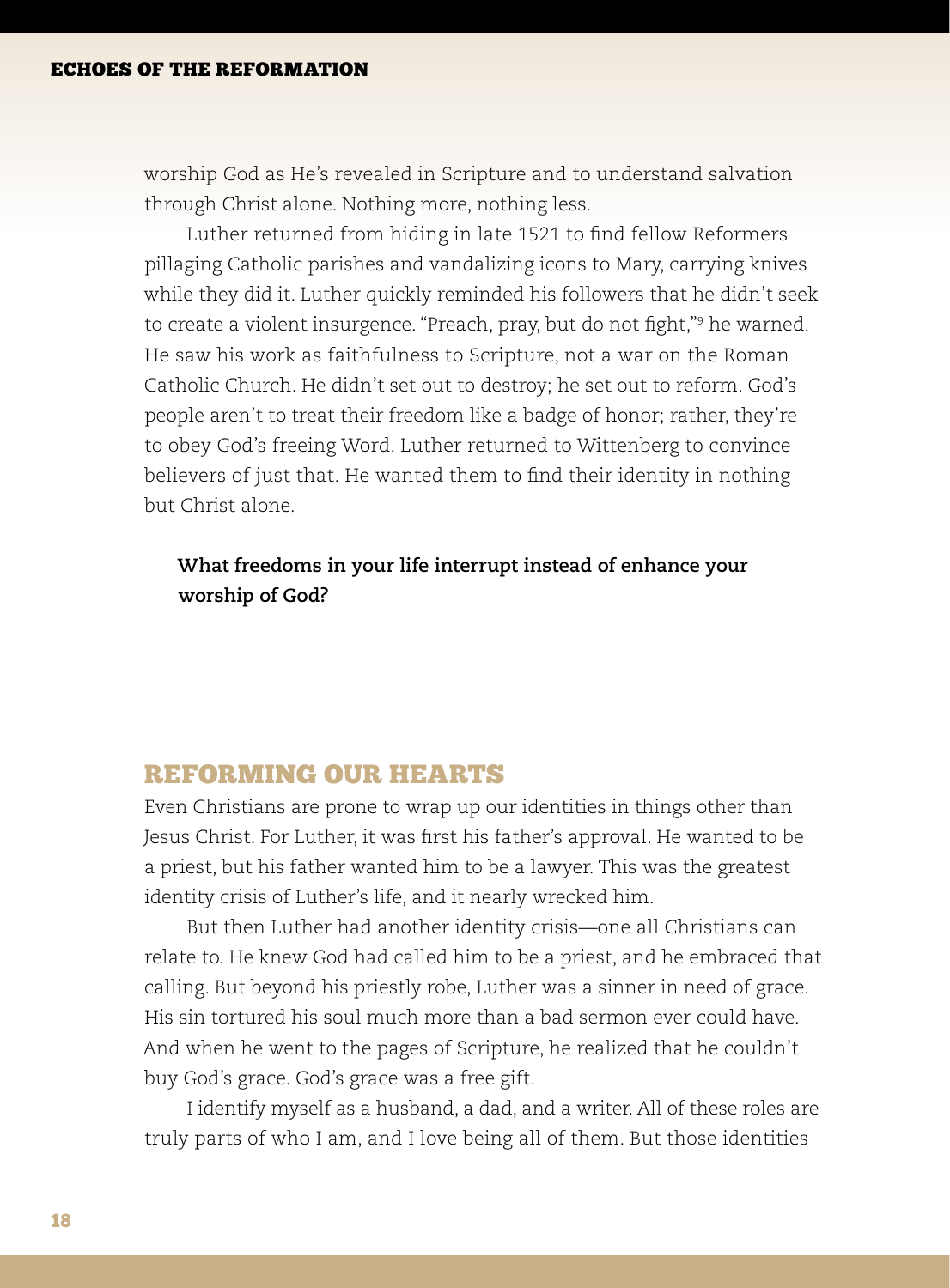are temporary, limited to this earthly life. In eternity I'm a child of God. That's my true identity. And that's your true identity. As we discussed in the group session, we aren't our personality type. That might be a part of the way God wired us, but it doesn't define us. Personality type or any other human attribute can become a crutch more than a set of wings.

We must go to Scripture with confidence that we'll find there the truth about our identity. We must recognize that sin is costly, but grace is free. We must join Luther in proclaiming, "I am bound by the Scriptures I have quoted and my conscience is captive to the Word of God." In our unbelief we must quote one of Luther's favorite passages, Mark 9:24: "I believe; help my unbelief!"10 May God define us, nothing else.

**Spend a few moments praying Mark 9:24: "I believe; help my unbelief!" Ask God for help in forsaking anything that stands in the way of the truth of His Word.**

- 1. Martin Luther, as quoted in Stephen J. Nichols, *The Reformation: How a Monk and a Mallet Changed the World* (Wheaton, IL: Crossway, 2007), 37.
- 2. Martin Luther, as quoted in Roland H. Bainton, *Here I Stand: A Life of Martin Luther* (Nashville: Abingdon, 1978), 25.
- 3. Carl R. Trueman, *Luther on the Christian Life: Cross and Freedom* (Wheaton, IL: Crossway, 2015), 32.
- 4. Martin Luther, as quoted in Eric W. Gritsch and Robert W. Jenson, *Lutheranism: The Theological Movement and Its Confessional Writings* (Philadelphia: Fortress, 1976), vii.
- 5. Trueman, *Luther on the Christian Life,* 38.
- 6. Ibid., 39.
- 7. Martin Luther, as quoted in *Documents from the History of Lutheranism, 1517–1750,* ed. Eric Lund (Minneapolis: Fortress, 2002), 32.
- 8. Bainton, *Here I Stand,* 195.
- 9. Martin Luther, as quoted in Bainton, *Here I Stand,* 204.
- 10. Timothy J. Wengert, *Reading the Bible with Martin Luther: An Introductory Guide* (Grand Rapids, MI: Baker Academic, 2013), 62.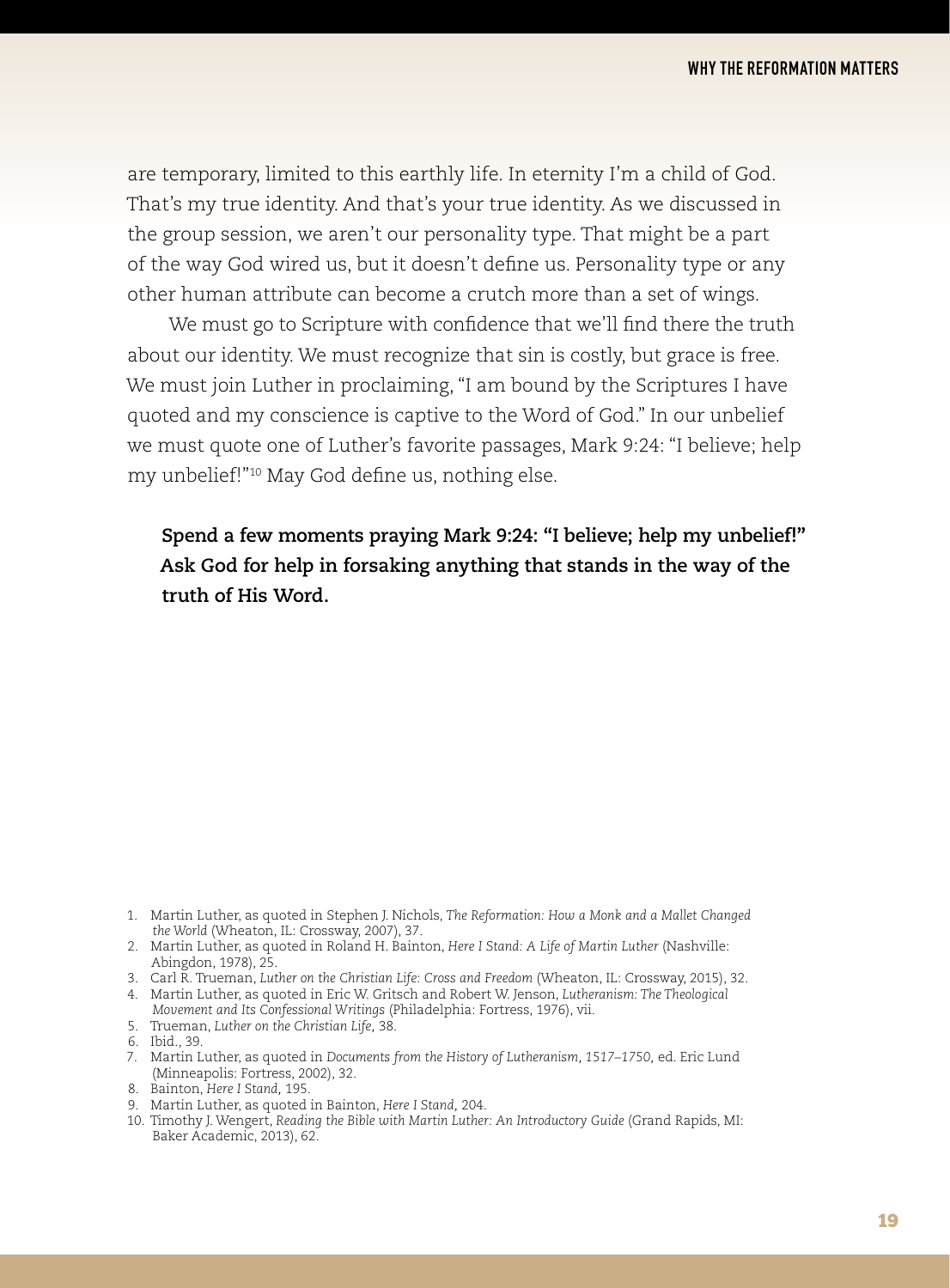# DIGGING DEEPER

*This is the gospel, that sins are remitted in the name of Christ; and no heart ever received tidings more glad.1* HULDRYCH ZWINGLI

When I first became a youth pastor, I was young and impressionable. The pastor who had mentored and later hired me could have pushed me in a wrong direction, but he didn't. He formed me as a pastor to be loving, self-sacrificing, honest, and ethical. He didn't let me get away with anything less, because he loved the church too much to see it abused or hurt by its leaders. I worked with him for only a year, but his impact on my life and ministry still provides the core of who I am as a ministry leader.

In the same way, the Reformation didn't end when Martin Luther died in 1546. Its impact is still felt today. Most obviously, if you're a Protestant (that is, not Roman Catholic or Eastern Orthodox), you're a product of the Reformation. We stand on the shoulders of Christians in the past, and knowing where we came from will help us keep moving forward on the mission to which God has called us.

As we discussed earlier, Luther's greatest legacy to us is his love for and submission to Scripture. Because he loved Scripture, he aligned his life with it. He wasn't perfect—no one is!—but his love for the gospel, rooted in Scripture, should be an inspiration to us. He acted on what he believed.

# **In reading about Luther in the first section of this week's study, did you relate to any of his struggles or successes? Which ones?**

**Read James 2:18-19. What was James's point in making this dramatic comparison?**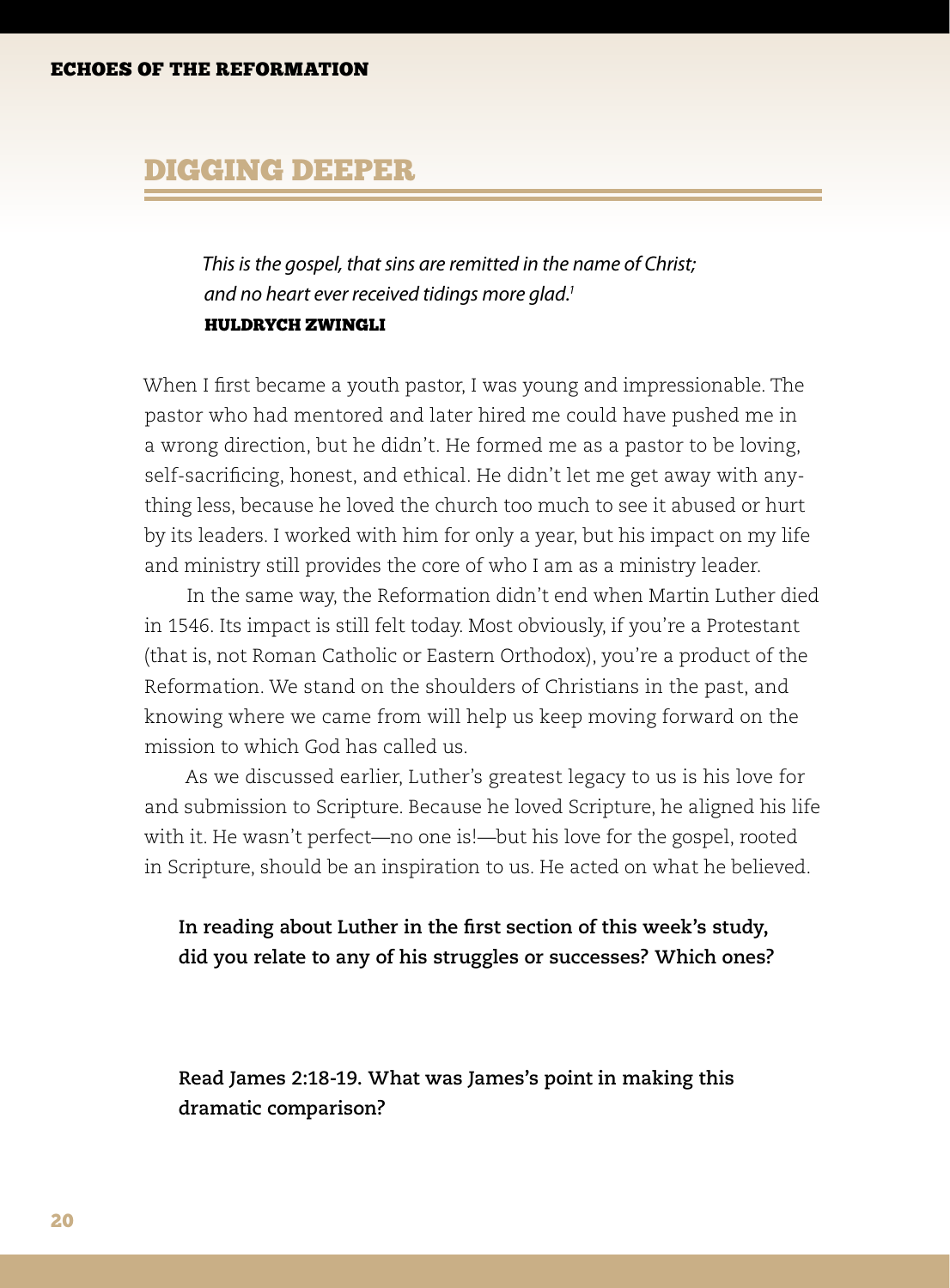**Think of a time when you acted in a way that didn't reflect what you said you believed. What was the problem?**

# THE CLOUD OF WITNESSES

*Since we are surrounded by so great a cloud of witnesses, let us also lay aside every weight, and sin which clings so closely, and let us run with endurance the race that is set before us, looking to Jesus, the founder and perfecter of our faith, who for the joy that was set before him endured the cross, despising the shame, and is seated at the right hand of the throne of God.* HEBREWS 12:1-2

These "witnesses" (v. 1), introduced in Hebrews 11, are people who came before us and experienced both peace and suffering for their faith. The writer of Hebrews wanted readers to understand that those Christians laid a foundation that still matters today.

Let's look at some of these witnesses in Hebrews 11.

*ABEL* was faithful to God, and his faithfulness was "a more acceptable sacrifice" (v. 4) than his brother Cain's. Abel offered an acceptable blood sacrifice, while Cain merely offered fruit. Cain eventually became the world's first murderer, killing Abel in a jealous rage. Yet Hebrews declares, "through his faith, though [Abel] died, he still speaks" (v. 4). His sacrifice for God—which ended up costing him his life—is an example to us today.

*NOAH* did as God had commanded and built an ark, though he didn't fully know why. Yet Noah was faithful to God's command, being motivated by "reverent fear" (v. 7). His desire to follow God was more important than his own ego.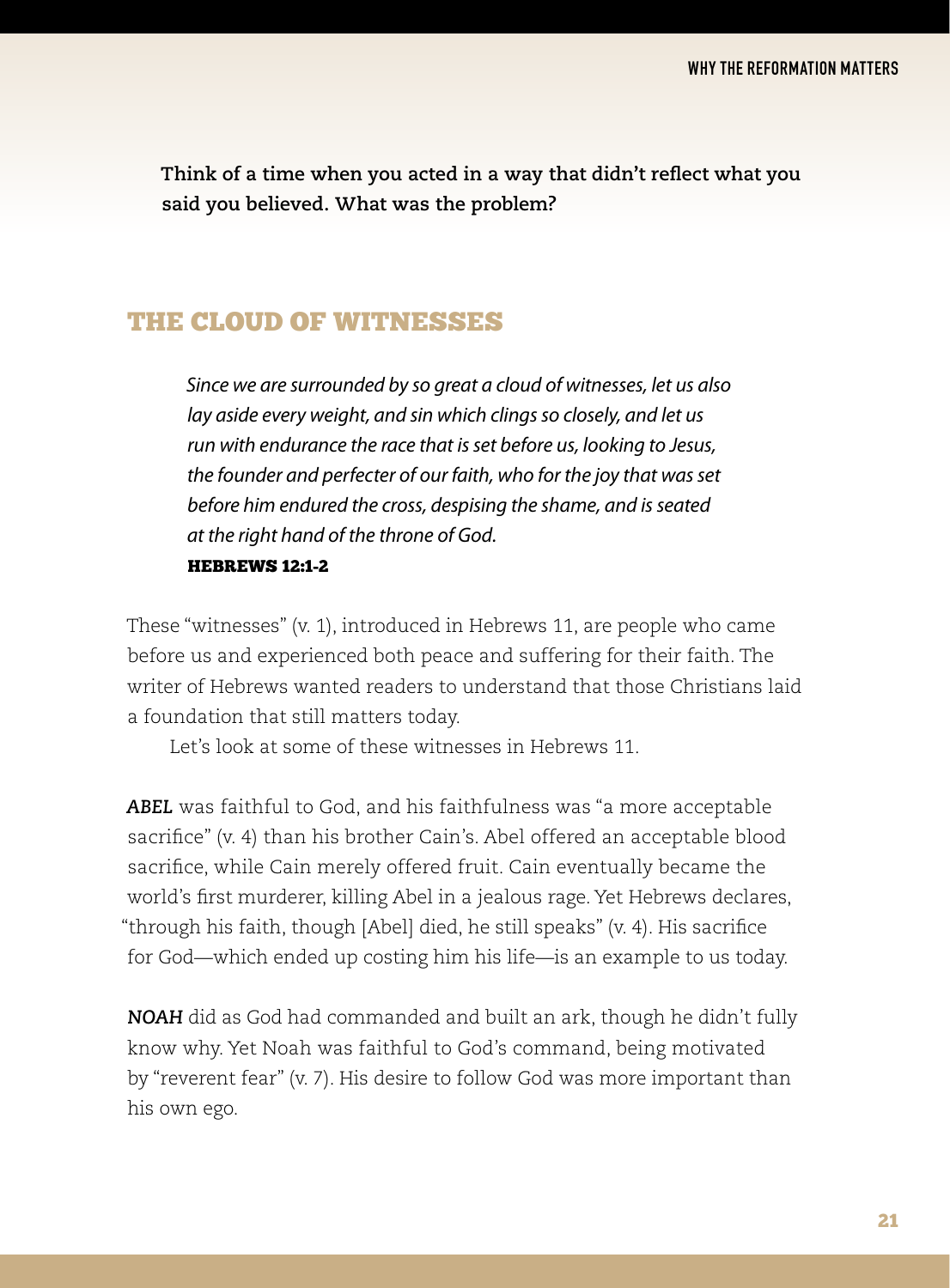*ABRAHAM* was willing to lay his own son, Isaac, on the altar and sacrifice him (sound familiar?) to follow God's commands. God spared Isaac's life because, as the Hebrews writer said, "He considered that God was able even to raise him from the dead, from which, figuratively speaking, he did receive him back" (v. 19). Abraham's faith was so strong that not even the death of his son would shake his faith that God was powerful and good.

The writer went on to mention many others who both conquered kingdoms in God's name and were killed for God's name. In every circumstance "all these, though commended through their faith, did not receive what was promised" (v. 39). God blessed all these people, but they didn't get to meet Jesus—the ultimate promise they all looked forward to.

So we cling to the cross, knowing we're blessed to be right here in this time, on the other side of Jesus' sacrifice. We've benefited from the faith of so many before us, from Abel to Noah to Luther, and we've also received the greatest benefit of personal faith in Christ. This large cloud of witnesses stands in heaven, their faith spurring us on as examples.

**Name the person who has influenced your life the most. Why did he or she have such an impact on you?**

**Record the name of one person you can influence for the gospel and ways you can intentionally disciple him or her.**

#### TRUTH IN A WORLD OF OPPOSITION

Luther understood that the falsehood being taught by the Roman Catholic Church was detrimental to the lives of people around him. The witnesses of Hebrews 11 understood that faith in God offered a greater hope than their current circumstances. Their lives help us realize that opposition is no match for the gospel.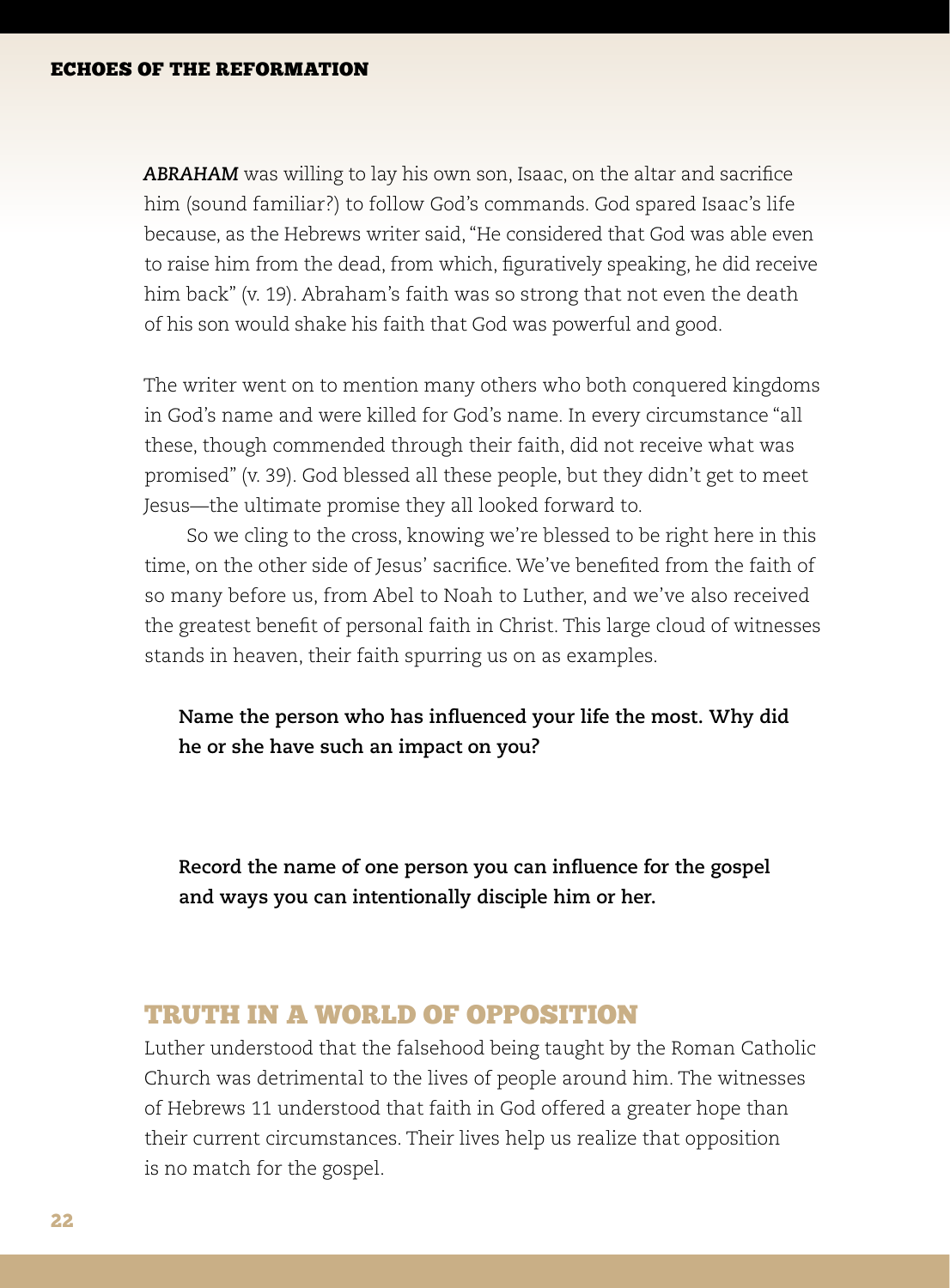It's common today to hear remarks like "How can we know what truth really is?" and "How dare you tell me that your truth is better than my truth!" Many people accuse anyone with biblical convictions of being intolerant, hateful, and exclusive. It's not considered loving, after all, to tell people they should change their beliefs.

Consequently, it's tempting to take the easy road nowadays. If you stay out of the way, you're less likely to be insulted, picketed, or even ignored. Instead, we agree with those who say, "We should just love everyone! Your truth is yours; my truth is mine." This would have been an easy sentiment for Luther or others in the Bible, like Jesus' disciples.

In Acts 5 the apostles were teaching about Jesus in the temple courts right after being released from prison for doing just that. They ran into trouble with the authorities again, and they were arrested and brought before the religious leaders. When told never to preach again, they argued that doing so would disobey God. They were beaten and released, again warned not to preach the gospel again. Their response?

*They left the presence of the council, rejoicing that they were counted worthy to suffer dishonor for the name. And every day, in the temple and from house to house, they did not cease teaching and preaching that the Christ is Jesus.*

#### ACTS 5:41-42

**Read Acts 5:21-42. Notice that the apostles weren't angry or hostile, even though they didn't shy away from their convictions. Why did they remain calm?**

**Think of an example from your life when you faced opposition for your faith. How did you respond?**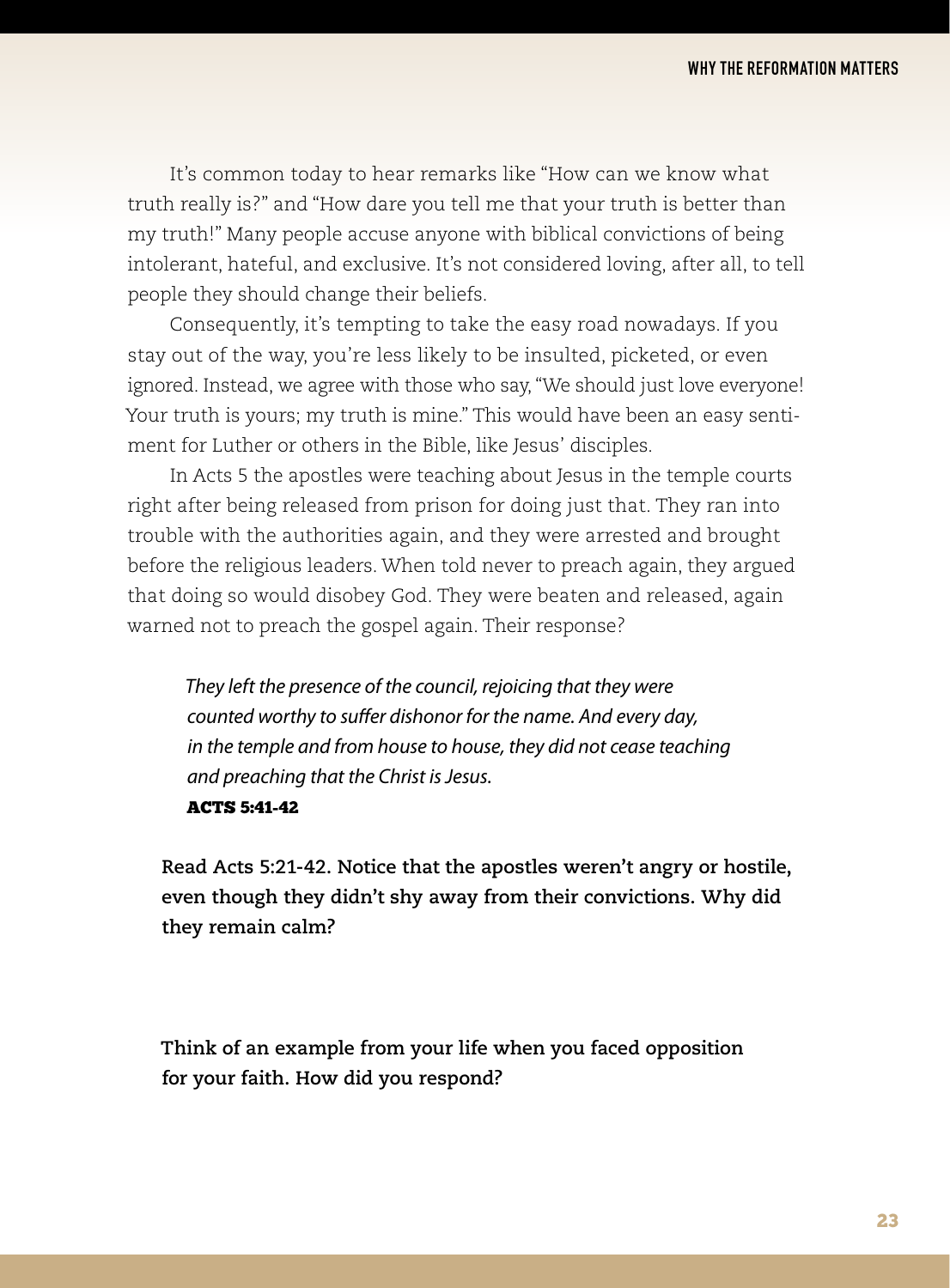**How does the gospel make us hopeful even in the face of opposition and potential hardship?**

#### BELIEF IN ACTION

Though we shouldn't seek out a punch to the face or a whip across the back, the faith of the apostles, the Reformers, and everyone who lived in between is the same faith we have today. They weren't super-Christians who were called to something more godly than we are. God used them to reform their times, and God can use us to reform ours today.

The first step is for us to know what we believe and why we believe it. That's why those who came before us were willing to do anything and go anywhere for the mission of God. They realized that you can't separate belief from action. You do what you believe.

For Luther and the Reformers, belief in action sometimes meant losing the things they loved. For Luther, it was first his relationship with his father, and later it was his ministry in the Roman Catholic Church. For those in the Bible, belief in action often meant physical or emotional suffering. And yet they're our heroes in the faith, and their joy outweighed their grief. Like the pastor I served alongside early in ministry, they laid a foundation that we can continue to build on. Church history, from the New Testament and beyond, is a crucial component of our lives of faith today.

#### **How did you feel about church history before reading this lesson?** □ **I hadn't thought much about it.**

- □ **I thought it was interesting but not important to my life.**
- □ **I viewed Christians from church history as inspirations to my faith.**

**How has learning some of the history behind the Reformation changed the way you view what you believe?**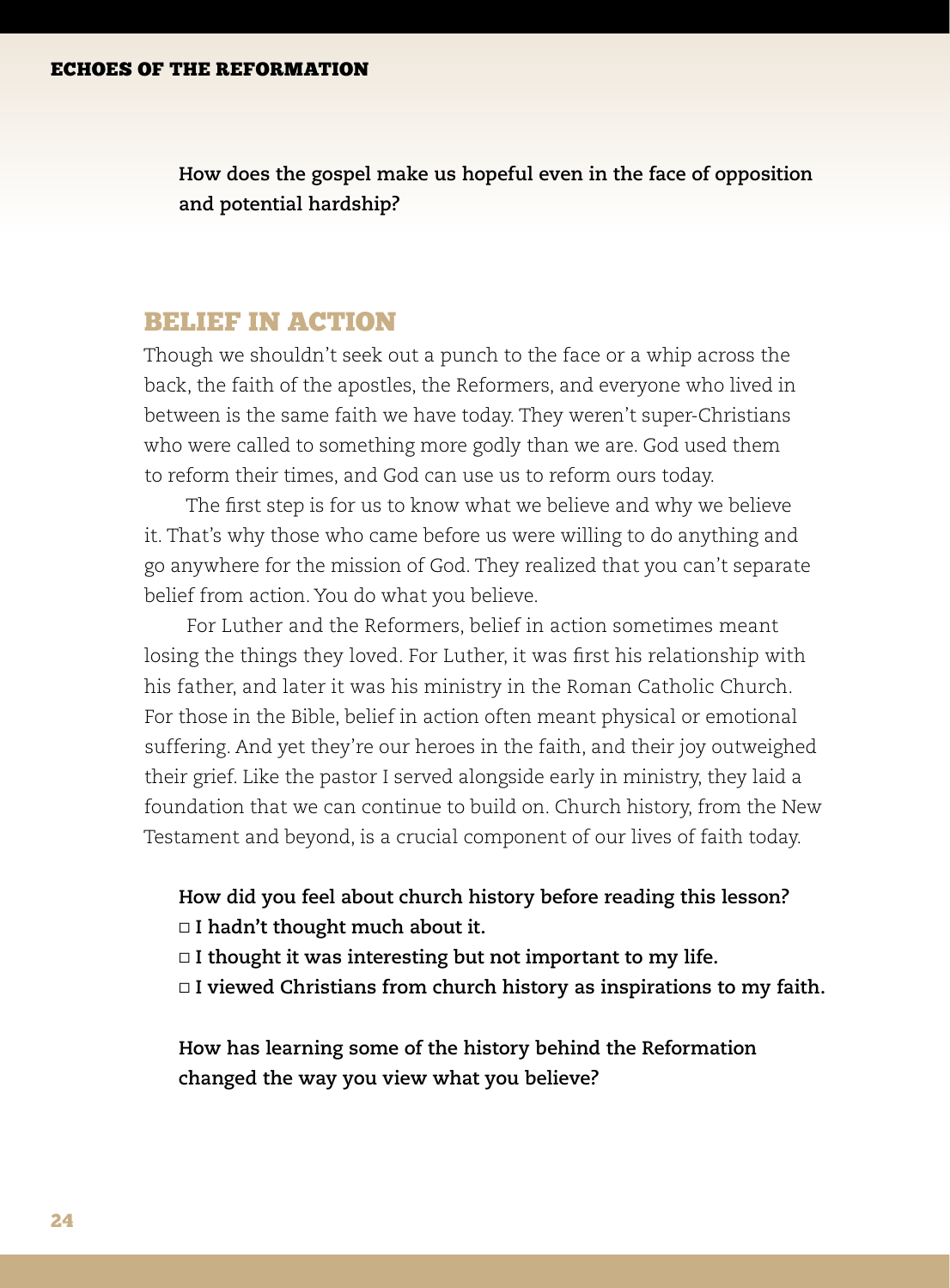**List three lessons you learned from the life of Luther and the story of the Reformation.**

1. **2.**

**3.**

Another Reformer, Huldrych Zwingli, famously said:

# *This is the gospel, that sins are remitted in the name of Christ; and no heart ever received tidings more glad.2*

May we stand for the gospel regardless of our circumstances, knowing that nothing makes our hearts more glad than proclaiming the good news that first came to us by the proclamation of the faithful believers who went before us.

We'll finish our study this week by looking at five core truths that came out of the Reformation, truths that still echo today. Those core truths will form the basis for the next five weeks of our study as we look at the important beliefs of the Christian faith and why they matter in our lives.

# **Spend a few moments in prayer, asking God to make you bolder in your faith in both word and deed.**

2. Ibid.

<sup>1.</sup> Huldrych Zwingli, as quoted in James R. Payton Jr., *Getting the Reformation Wrong: Correcting Some Misunderstandings* (Downers Grove, IL: IVP Academic, 2010), 120.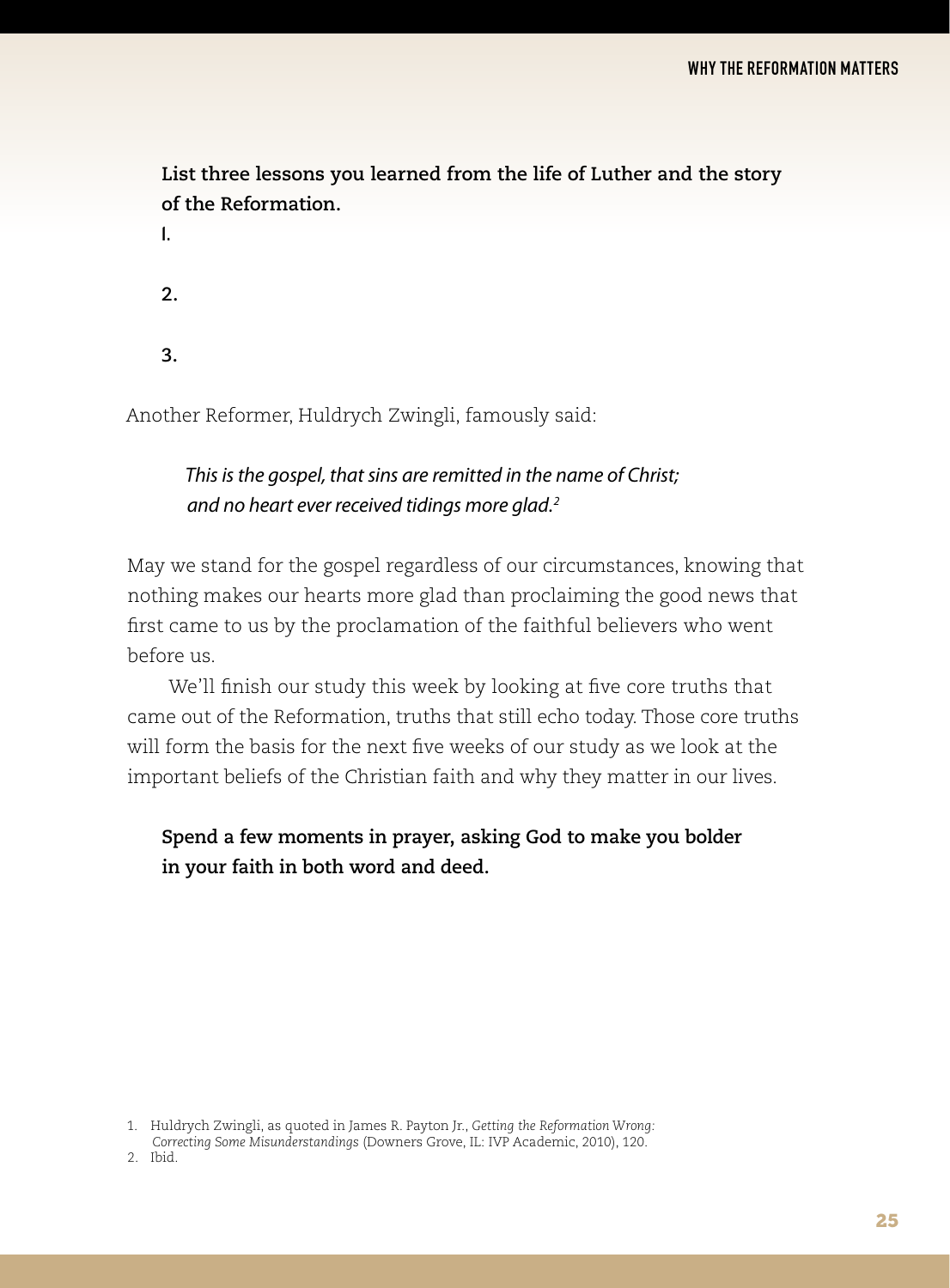# GOSPEL APPLICATION

*We should not investigate what the Lord has left hidden in secret … nor neglect what he has brought out into the open, so that we may not be convicted of excessive curiosity on the one hand, or of excessive ingratitude on the other.1*

#### JOHN CALVIN

Belief in action. This idea has been repeated a lot this week, but we haven't fully discussed what we should believe. What beliefs from Scripture form the basis for the ways we love God and others?

When the core truths that came out of the Reformation are defined, they're usually expressed in the form of *solas*. The word *sola* is the Latin word for "alone" or "only." The five *solas* are *sola scriptura* ("by Scripture alone"), *sola gratia* ("by grace alone"), *sola fide* ("through faith alone"), *solus Christus* ("through Christ alone"), and *soli Deo gloria* ("glory to God alone").

These terms weren't coined by Luther or any of the Reformers, though Reformers used them in various ways. Instead, they've more recently become the way to describe the DNA of the Reformation. As we'll see, they're more than a bunch of cold Latin terms that academics throw around in church-history books. The five *solas,* like the Reformation itself, are intensely practical. They're grounded in a real-life, everyday following of Jesus. They're the most important, basic biblical truths you can ever believe.

# **Look at the five** *solas* **again and read Ephesians 2:4-5. How do these verses summarize the truths behind the** *solas?*

*God, being rich in mercy, because of the great love with which he loved us, even when we were dead in our trespasses, made us alive together with Christ—by grace you have been saved.* EPHESIANS 2:4-5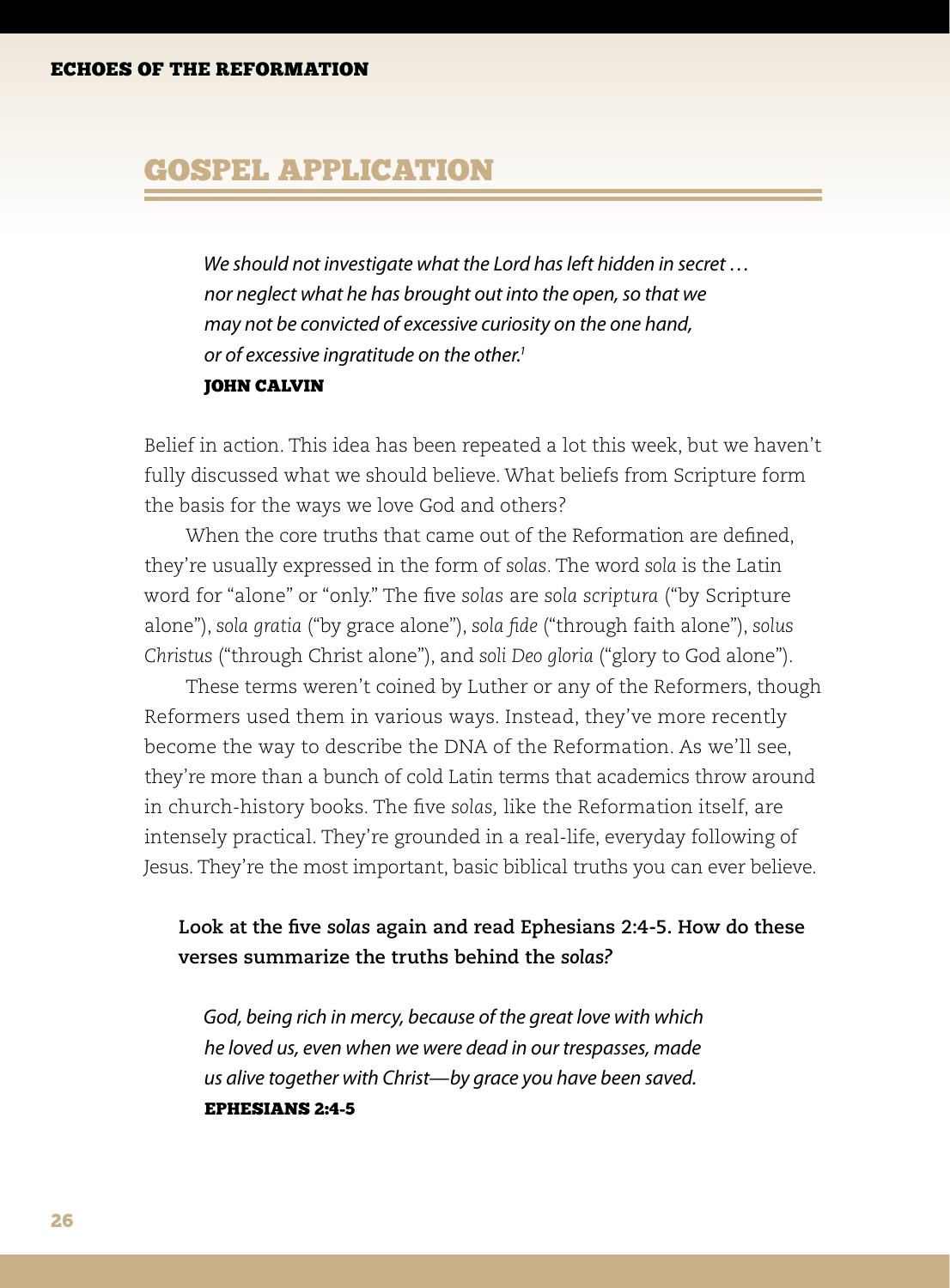**Which statement describes you more accurately?** □ **I know more facts about the Bible than I actually live out day to day.** □ **I'm all about action but can't always articulate what I believe.**

#### FAITH SEEKING UNDERSTANDING

Belief is an interesting thing. Everyone believes in something, right? Not just normal beliefs like the grass is green or the sky is blue. Everyone believes in deeper truths, like goodness, beauty, love, and purpose.

Christian beliefs go even further. We don't believe in a generic, watereddown version of God the way the world sees Him. We confess and believe certain things about God that affect how we understand everything in life.

As we've already said, we do what we believe. According to Paul in Romans 10:9, what we confess with our mouths and believe in our hearts is a matter of salvation, of eternity. The 95 Theses were a clarion call for the Roman Catholic Church to reform some of its beliefs because it directly influenced people's lives, not just immediately but forever.

An example we discussed earlier this week is the selling of indulgences. People could buy certificates from the Church in exchange for the promise of less punishment for their sins in the afterlife. Someone might say, "Jesus is the only One who can take away the punishment for sins, so who cares whether people thought indulgences accomplished something for them? They seem kind of harmless, right?"

But in reality, these indulgences minimized wholly trusting in Christ for salvation by adding human works. Christians don't mix false beliefs with right beliefs. Scripture is our authority, and we believe what it teaches. So we don't give God 99 percent worship and throw in a few indulgences just in case. It's slavery to believe that anything other than God can forgive sins and erase the punishment for them. The Church in Luther's day was selling grace, but the Bible teaches that grace is free. You can't buy it, not even from the Church.

Remember, God isn't calling us to an ignorant faith. Scripture is an inexhaustible treasure chest of God-centered, life-changing truth. Our faith shouldn't be blind. It should continually seek more and more understanding about the glorious God we serve. We should center our lives on the key truths He has laid out for us. And that's where the five *solas* come in.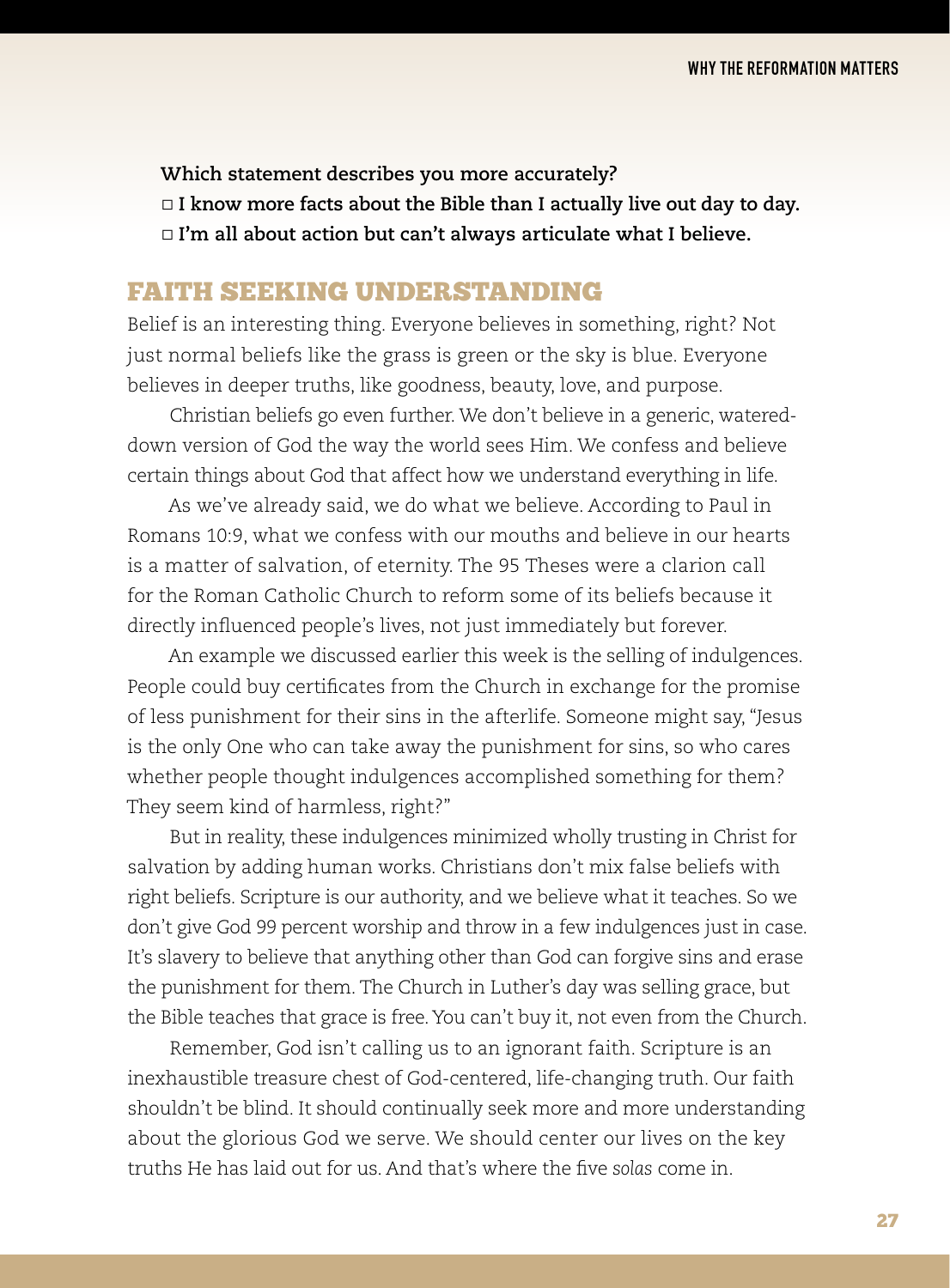**Read James 1:22-25. How do these verses enrich this week's discussion?**

#### THE REFORMATION ECHOES TODAY

Let's finish this week with a brief summary of each of the *solas* we'll study over the next five weeks. Go back and read the quotation by John Calvin at the beginning of this lesson. God is so infinite, so extraordinary, that we can't know everything to be known about Him. Our minds can't contain it. But we're often greedy, wanting to know just a little more than He has chosen to give us.

On the other hand, God has been unbelievably kind to reveal Himself to us and has allowed us to know Him in a personal, loving way. Sometimes we want to focus on what we don't know rather than be thankful for all He has invited us to know, so we take for granted what He has shown us in Scripture. But if we never learn another thing about God or His work in our lives, these five *solas* would be more than enough. They still echo in our world and our lives today if we're willing to listen.

## SOLA SCRIPTURA: SCRIPTURE ALONE

*All Scripture is breathed out by God and profitable for teaching, for reproof, for correction, and for training in righteousness, that the man of God may be complete, equipped for every good work.* 2 TIMOTHY 3:16-17

The teaching of the Roman Catholic Church in Luther's day didn't mesh well with this Scripture. The Church claimed that the teaching of the pope had the same authority as the teaching of the Bible. The pope, in a very real sense, had as much power as Scripture. But Paul told Timothy that Scripture is from God and makes Christians "complete" (v. 17). It's not Scripture plus the pope, nor is it Scripture plus anything else. Scripture alone is all we need to learn about God and teach others about God.

**Why can no one—not the pope or your pastor or Brother Joe next door—be on a par with God's Word?**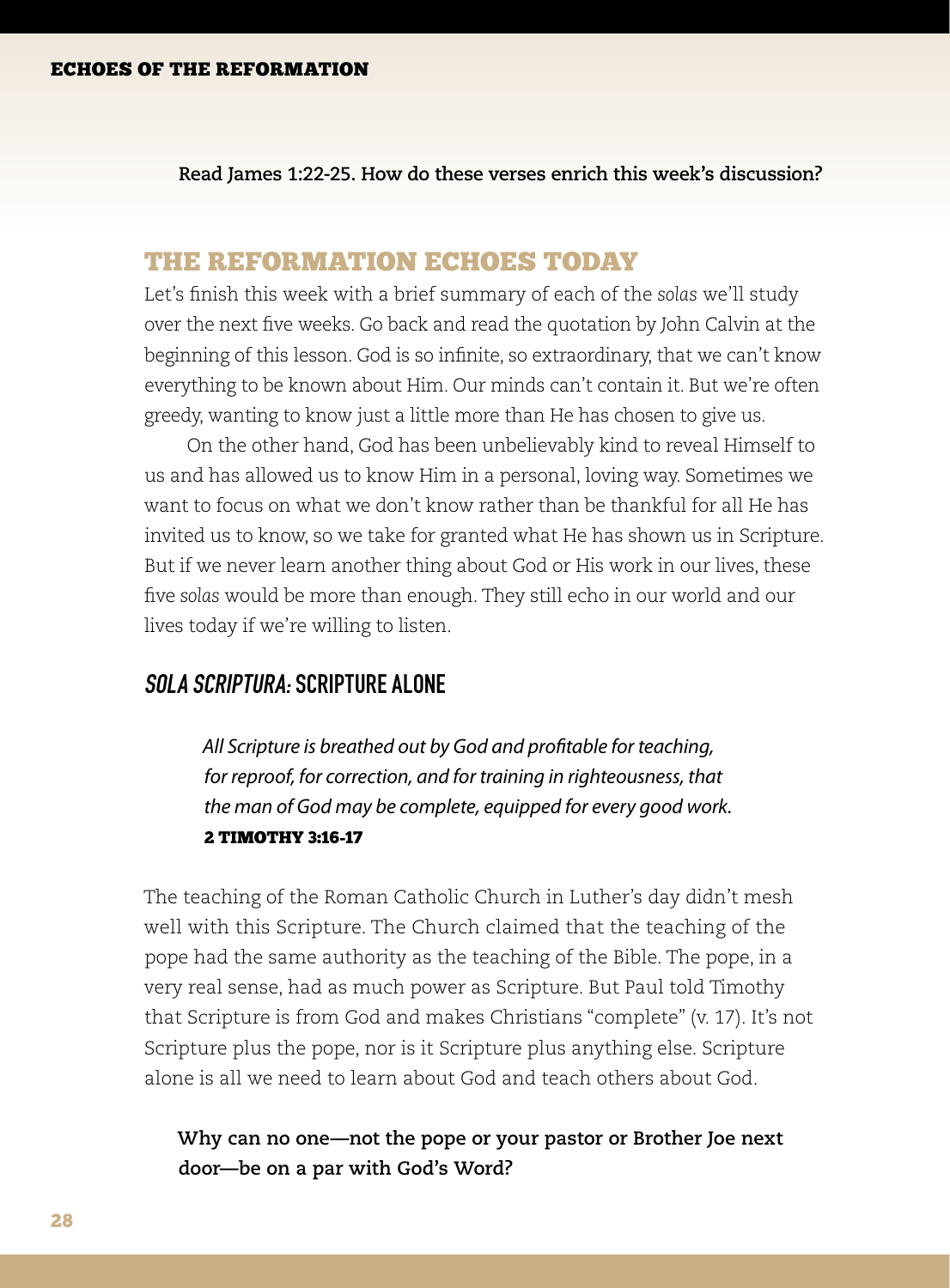# SOLA GRATIA: GRACE ALONE

*Sin will have no dominion over you, since you are not under law but under grace.* ROMANS 6:14

*Grace* is most easily defined as "unmerited favor." God gives grace because He's loving and merciful, not because we deserve it. It's free. Absolutely, positively free. We're saved by grace alone.

The Roman Catholic Church couldn't sell grace, and Luther knew this. Indulgences put an unbearable law on God's people. The Church said, "Do this and do that, buy this and buy that, and God will give you grace when it's time to be punished for your sins." Talk about pressure!

But God in His Word tells us that we've got no shot of earning grace. And that's OK, because Jesus came to earth as walking, talking grace. That fact shows us that we could never get grace on our own.

**How often do you try and earn God's grace through good deeds and hard work?**



# SOLA FIDE: FAITH ALONE

*By grace you have been saved through faith. And this is not your own doing; it is the gift of God, not a result of works, so that no one may boast.* EPHESIANS 2:8-9

This verse shows grace and faith together. The fact that we even have faith is a gift of grace! God didn't have to give us faith. He could have pulled the plug on His whole plan after Adam and Eve sinned, leaving us to wander in the dark. But He didn't.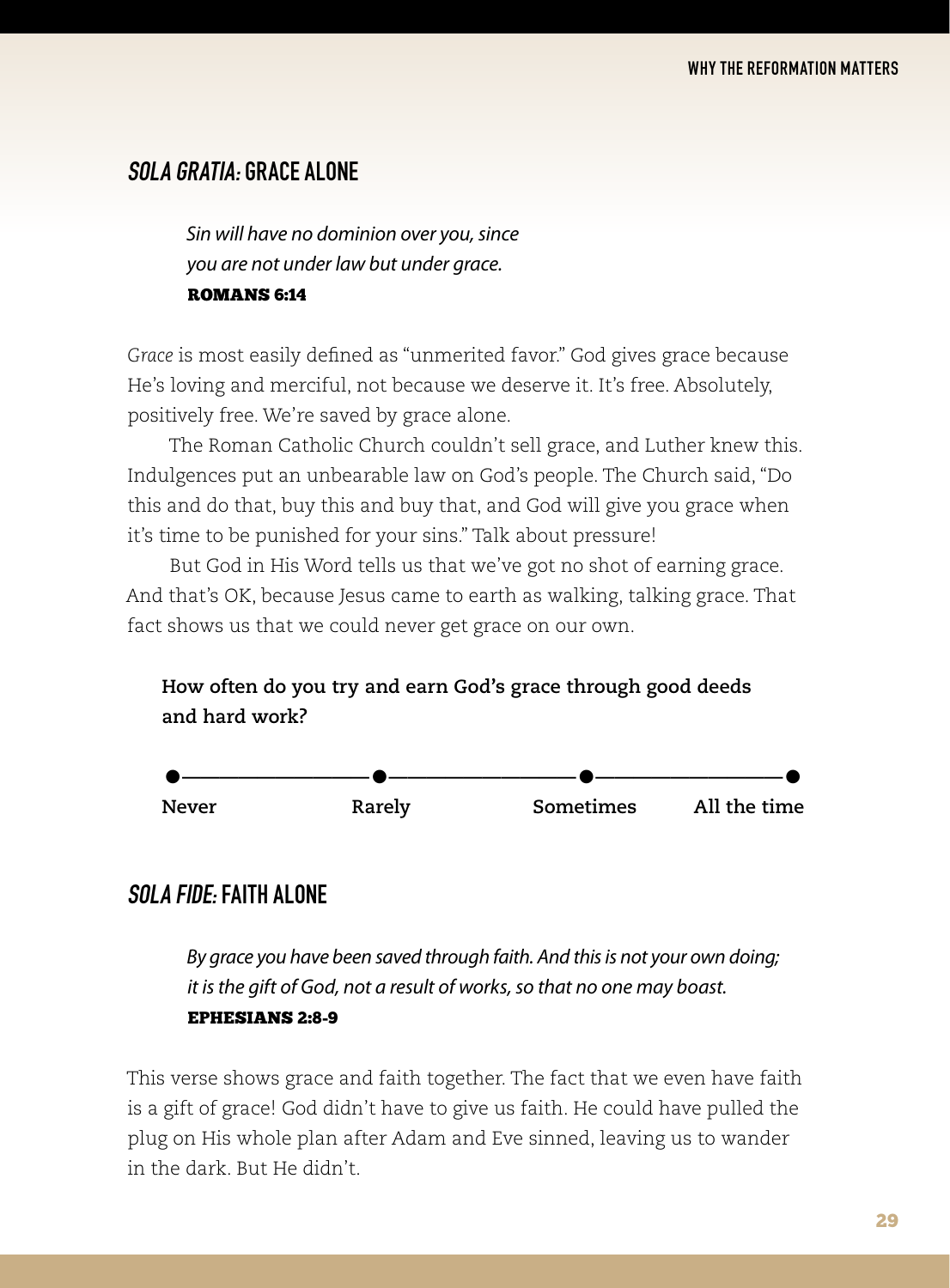We're justified—declared to be right with God—through faith alone. This *sola* is perhaps the cornerstone of the Reformation. Luther's struggle with his own sin, his continual feeling of being an absolute wretch, reminded him that faith was all he had. He couldn't offer anything else. Knees on the ground, palms in the air—he had faith that God saved him, and that was his only hope.

**Why is it important to understand that faith is a gift from God rather than something we've mustered ourselves?**

#### SOLUS CHRISTUS: CHRIST ALONE

*Jesus said to him, "I am the way, and the truth, and the life. No one comes to the Father except through me."* JOHN 14:6

There's no Christianity without Christ. Real shocker, I know. But sometimes, when we're caught up in ourselves or even our churches and ministries, we forget that we don't own Christianity. We're on Christ's mission; He's not on ours. There's no grace without Christ. There's no faith without Christ. Frankly, there's no Scripture without Christ, for Scripture is about Him (see John 5:39).

Luther saw the Roman Catholic Church abusing its power, taking Christianity away from Christ. In his eyes the Church had put the pope in place of Christ. He once said, "You are not lords over the pastoral office. … You have not instituted the office, but God's Son alone has done so."2 When it comes to salvation, Christ alone. And when it comes to church leaders, even though they're are supremely important to the church (see Heb. 13:17), Christ alone.

**Why is the idea of Christ alone an unpopular message today, even sometimes among Christians?**